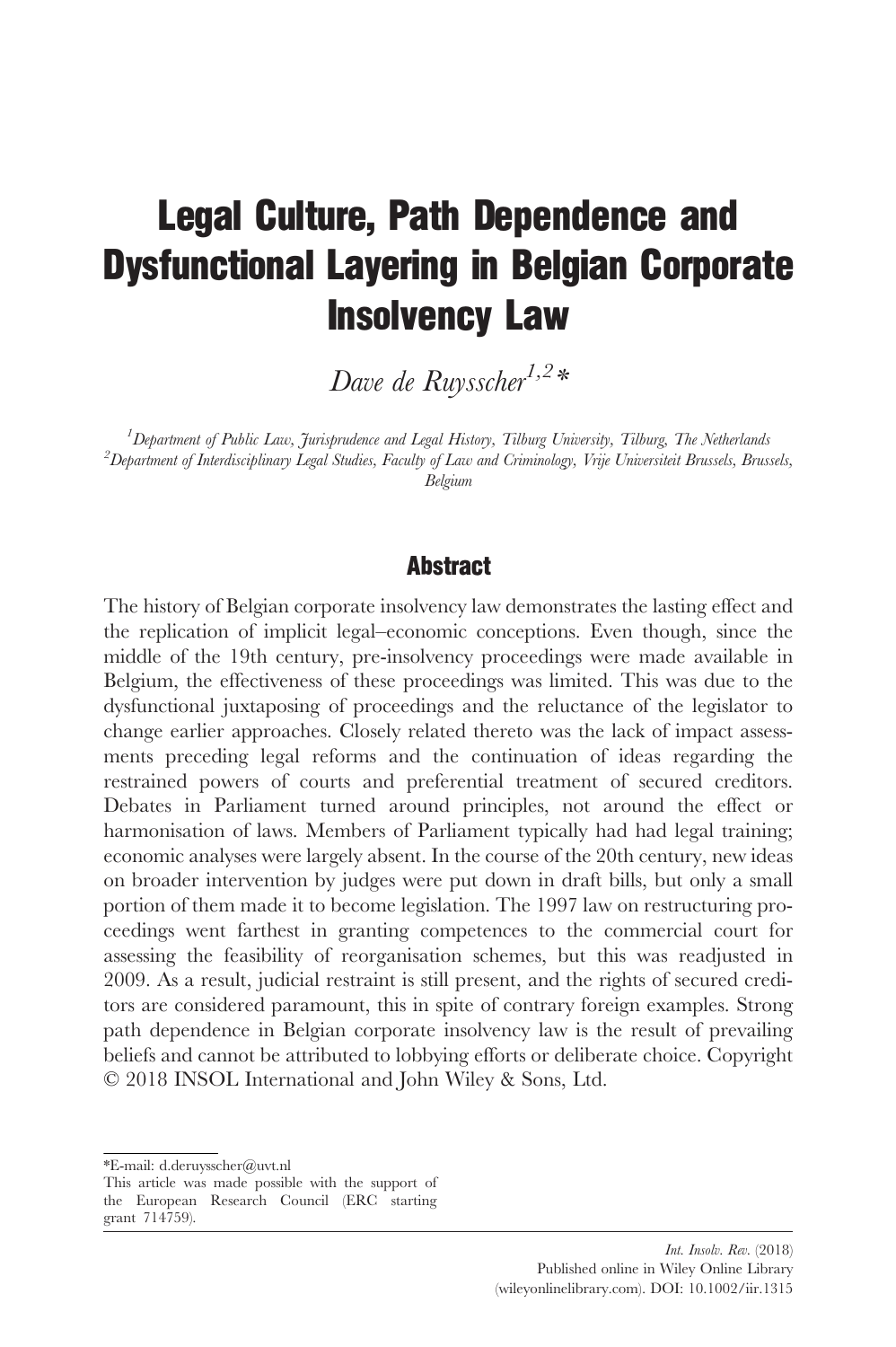## **I. Introduction**

Patterns of structure in law provide challenges for legislators that are intent on launching legal reforms. They have to separate the good from the bad. Their efforts to craft legislation entail a process of selection; parts of the existing laws that are considered necessary are kept, whereas others are left out or rewritten. Yet, however, this process of selection is not always combined with thorough impact assessments, and it can be biased because of certain beliefs. Scholars have indeed identified the lasting impact of past choices on insolvency laws of the present  $day<sup>1</sup>$ . As is the case for any legislation, new laws show a tendency to integrate parts of previous ones; complete legislative overhauls are exceptional.

For the theme of corporate insolvency, the problem of path dependence in legislation is particularly compounded. Corporate insolvency legislation addresses market-related problems, but it remains a product of processes of decision-making. Therefore, the developments inciting the drafting of legislation often do not directly determine the sections in new laws; this in spite the fact that thorough adjustments are often necessary. Attempts to harmonise pre-insolvency procedures over large areas, which are for example nowadays taking place within the European Union, have to address the legislative traditions of the national jurisdictions of its member states.<sup>2</sup>

This article demonstrates that the adaptability of laws relating to corporate insolvency has often been taken for granted by legislators responding to financial crises. Yet also, notwithstanding the perceived connections of such laws with fluctuating economic developments, implicit opinions of policymakers were crucial in influencing the contents of laws. Stubborn parts of laws were reproduced due to legal–ideological conceptions; they locked in certain legal approaches towards corporate insolvency, even in the face of profound changes of context. The result was often the ineffectiveness of laws, thus contributing to the inefficiency of the legal framework in an economic sense.

All this is illustrated by way of a historical investigation of Belgian bankruptcy law reforms, from the early 19th century until the present day. A clear sign of ineffectiveness and inefficiency of legislative outcomes was the layering of new procedures on top of older ones. Juxtaposed procedures were aimed at limited goals, but because they overlapped in scope even though they had different effects, they were not effective. A further problem was the perpetuated view on judicial discretion, which was kept to a minimum. Even today, as a result of all of this, Belgian legislation requires judges to remain largely passive in corporate insolvency procedures, notwithstanding supranational legislative trends to the contrary. It is not a choice, constrained or otherwise, but rather the weight of implicit convictions in processes of lawmaking, therefore, that lies at the heart of this phenomenon.

2. Gerard McCormack, Andrew Keay and Sarah Brown, *European Insolvency Law. Reform and Harmonization* (Edward Elgar Publishing, 2017), 225–302.

<sup>1.</sup> For example, Bradley Hansen and Mary Hansen, "The Role of Path Dependence in the Development of U.S. Bankruptcy Law, 1880–1938" (2007) 3 *Journal of Institutional Economics* 203.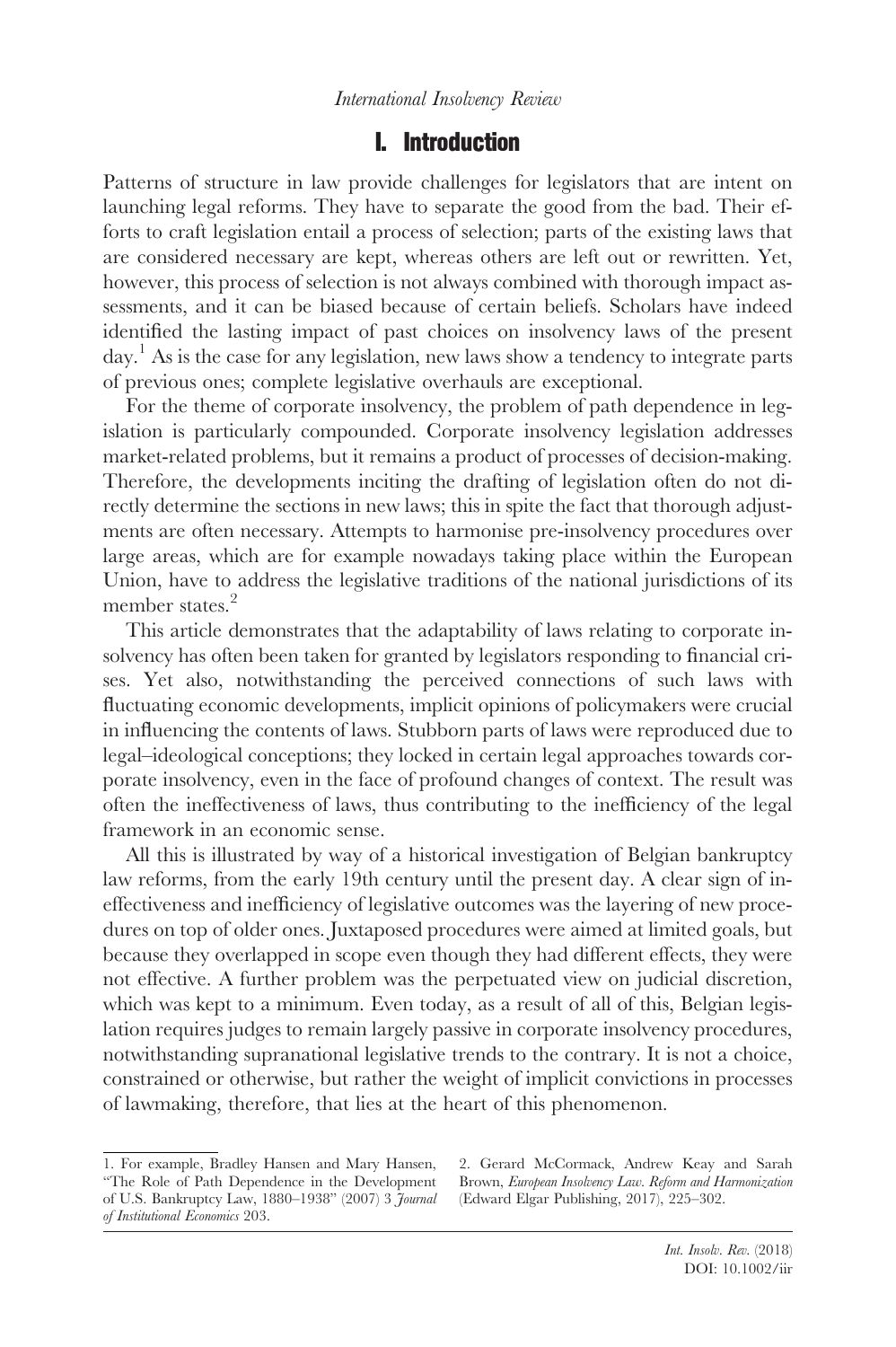# **II. Path Dependence, Legal Culture and Corporate Insolvency**

The development of the contents of corporate insolvency legislation over time offers a window into the concept of path dependence. Path dependence is a notion that has migrated from economic studies to legal scholarship.<sup>3</sup> Currently, path dependence is frequently mentioned in analyses of economic and corporate law from a normative perspective. In economic studies of law, it is commonly emphasised that law moves in the direction of economically efficient rules, yet also that this development is hampered by legislation that is biased or flawed.<sup>4</sup> With regard to corporate law, views of rational choice are common in 'contractarian' theories. The choices of well-informed actors regarding their agreements of lending, cooperation and organisation are central in these theories. The perpetuation of existing structures, such as standards of contract or organisational menus for companies in legislation, is considered to be efficient inasmuch as they contain efficient solutions. $<sup>5</sup>$ </sup>

Analysis of this sort often formulates the direct relation between economic variables, political processes of lawmaking and the ensuing legislation in normative terms. By contrast, among political scientists, continuity in legal settings is analysed as a property of politics and law. It has been argued that the analysis of this phenomenon cannot be based on economic concepts such as efficiency or increasing returns.<sup>6</sup> Yet, however, arguments relating to political processes are common in normative scholarship on corporate law and insolvency law as well. Corporate and economic legislation may be explained as resulting from efforts of lobbying, equilibriums of conflicting interests or practices of corporate finance. Such structures may prevent the adoption of rules that are entirely efficient in an economic sense.

In all the academic disciplines mentioned previously, distinctions have been drawn between policy continuity that does not engender inefficiency and path dependence that hampers or excludes the adopting of better alternatives. For the latter, a further distinction was made between path dependence that leads to non-optimal results and for which at the moment of choice, there was an awareness that it would and path dependence that proves inefficient only afterwards.<sup>8</sup> Another distinction relates to the efficiency of changing the path after the non-optimal

<sup>3.</sup> Ron Harris, "The Uses of History in Law and Economics" (2003) 4 *Theoretical Inquiries in Law* 659, 678–84. 4. With regard to corporate law, see Henri Hansmann, Reinier Kraakman and Richard Squire, "Law and the Rise of the Firm" (2006) 119 *Harvard Law Review* 1333. The law-and-finance approach considers continuity as being related to the core features of legal systems: Rafael La Porta *et al*., "Law and Finance" (1998) 106(6) *Journal of Political Economy* 1113.

<sup>5.</sup> For this argument in contractarian and other literature, see Russell Korobkin, "Status Quo Bias and Contract Default Rules" (1998) 83 *Cornell Law Review* 609; Marcel Kahan and Michael Klausner, "Path Dependence in Corporate Contracting" (1996) 74 *Washington University Law Review* 347; Lucian Bebchuk

and Mark Roe, "A Theory of Path Dependence in Corporate Ownership and Governance" (1999) 52 *Stanford Law Review* 127.

<sup>6.</sup> Paul Pierson, *Politics in Time. History, Institutions, and Social Analysis* (Princeton University Press, 2011).

<sup>7.</sup> Horst Eidenmüller, "Comparative Corporate Insolvency Law", in Jeffrey Gordon and Wolf-Georg Ringe (eds), *The Oxford Handbook of Corporate Law and Governance* (OUP, 2018), paragraph 10.

<sup>8.</sup> Stan Liebowitz and Stephen Margolis, "Path Dependence, Lock-in and History" (1995) 11 *Journal of Law, Economics, and Organization* 205, 206–07 (second degree path dependence, which concerns inefficiency that becomes evident *ex post*).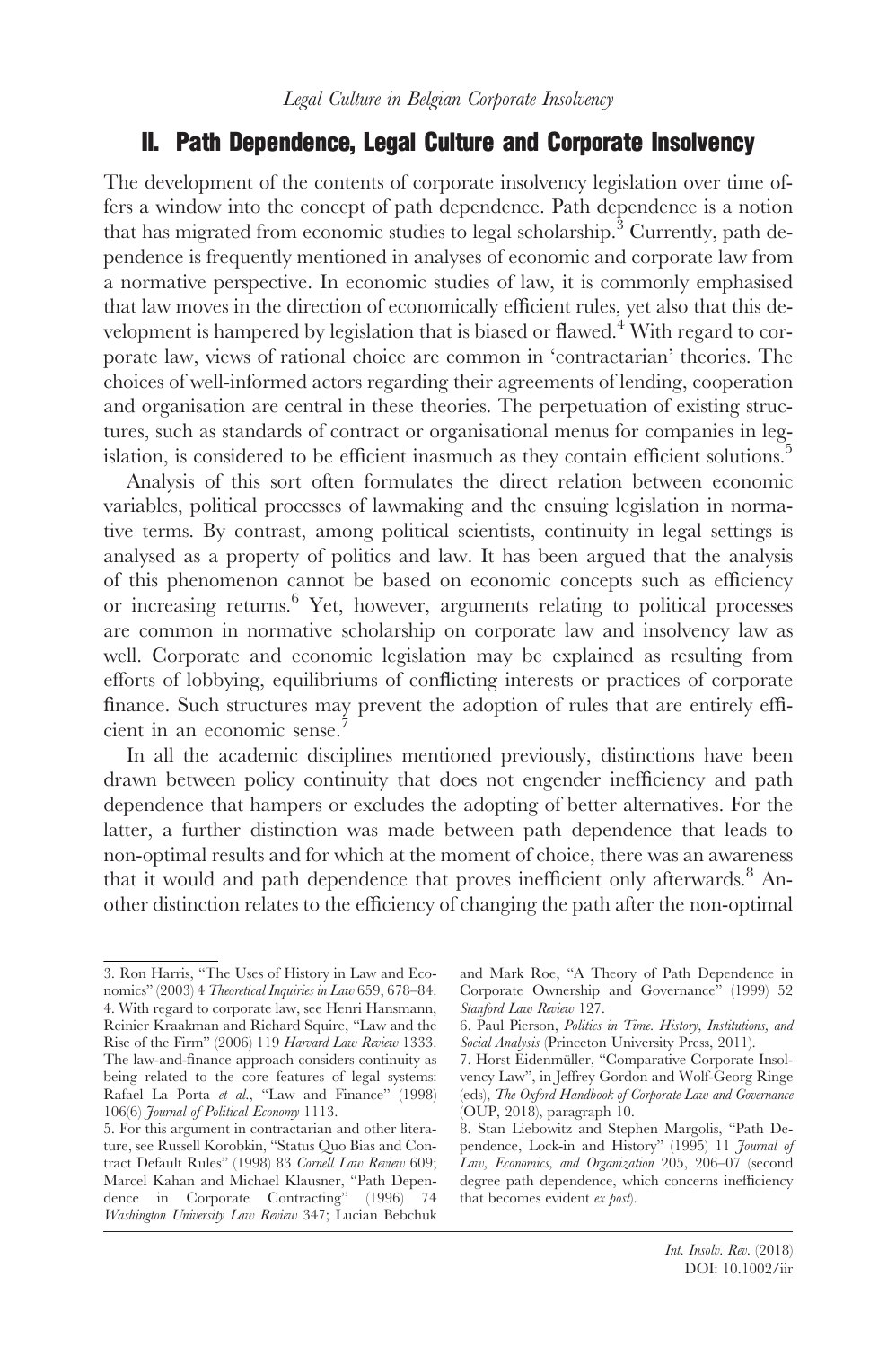results have become clear.<sup>9</sup> This article is concerned with path dependence that results from decisions for non-optimal solutions; decisions can be changed without excessive costs, but continuity lasts (strong path dependence).<sup>10</sup>

This article argues that such strong path dependence can ensue from a blurred cognition of effects due to an overvaluing of variables that do not relate to economic efficiency. In respect of the outcome of decision-making processes, for the purpose of further analysis, some concepts can be borrowed from political science. The opting for continuation of policies in a context of changing circumstances has been labelled as 'drift'. 'Drift' entails deliberately maintaining norms or institutions because of their changed effects in relation to a new context.<sup>11</sup> The concept of drift provides a caveat: not every choice for continuation is path dependent.<sup>12</sup> Therefore, the moment at which decisions are made, and the variables that come into play at that moment, must be assessed.

A milder variety of path dependence has been categorised as 'layering': it is concerned with the attachment of new elements to existing institutions, resulting in legal change.<sup>13</sup> 'Layering', as well as 'drift', has been analysed both as results of choice, following sound impact assessments, and as consequences of regulatory failure. <sup>14</sup> Legal scholars have considered dysfunctional layering as well, which ties in with strong path dependence. Alan Watson, for example, labelled the addition of new remedies and procedures to existing ones, without changing the latter, as generally detrimental. He identified such 'legal scaffolding' as a process that has existed since Roman times and which was determined by conceptions of continuity in spite of more urgent factors.<sup>15</sup>

One explanation for inappropriate stasis in legislation can be the conceptions of lawmakers and stakeholders, which are not *per se* identical with their interests. Scholars of comparative law and sociology of law have identified the perceptions of lawyers and legislators as a relevant variable of legal development. Lawrence Friedman assigned the label of 'internal legal culture' to the attitudes and views of legal professionals.<sup>16</sup> Comparative lawyers tend to emphasise the impact of deeply ingrained cultural assumptions of lawyers, judges and policymakers on the contents of the law that they produce. These assumptions

<sup>9.</sup> Mark Roe, "Chaos and Evolution in Law and Economics" (1996) 110 *Harvard Law Review* 641, 647–52 (semi-strong path dependence, for which the costs of change outweigh the benefits of continuity).

<sup>10.</sup> Ibid., 651–52.

<sup>11.</sup> Jacob Hacker, Paul Pierson and Karen Thelen, "Drift and Conversion: Hidden Faces of Institutional Change", in James Mahoney and Karen Thelen (eds), *Advances in Comparative-Historical Analysis* (CUP, 2015), 180–208.

<sup>12.</sup> On continuity as a deliberate choice because of cost-effectiveness, see, for example, Louis Kaplow, "An Economic Analysis of Legal Transitions" (1986) 99 *Harvard Law Review* 509, 522–7. Some law-and-economics scholars have labelled path dependence, in the sense of stability procured in a system of binding

precedent, as beneficial. See, for example, Richard Posner, "Past-Dependency, Pragmatism, and Critique of History in Adjudication and Legal Scholarship" (2000) 67 *University of Chicago Law Review* 573, 585–86; Paul Rubin, "Why is the Common Law Efficient?" (1977) 6 *Journal of Legal Studies* 51.

<sup>13.</sup> Karen Thelen, *How Institutions Evolve. The Political Economy of Skills in Germany, Britain, the United States, and Japan* (CUP, 2004), 35.

<sup>14.</sup> For an overview of literature on this theme, see Eric Windholz, *Governing Through Regulation. Public Policy, Regulation, and the Law* (Routledge, 2018), 100–127.

<sup>15.</sup> Alan Watson, *Society and Legal Change* (Temple University Press, 2001), 87–97.

<sup>16.</sup> Lawrence Friedman, *The Legal System. A Social Science Perspective* (Russell Sage, 1975), 223–68.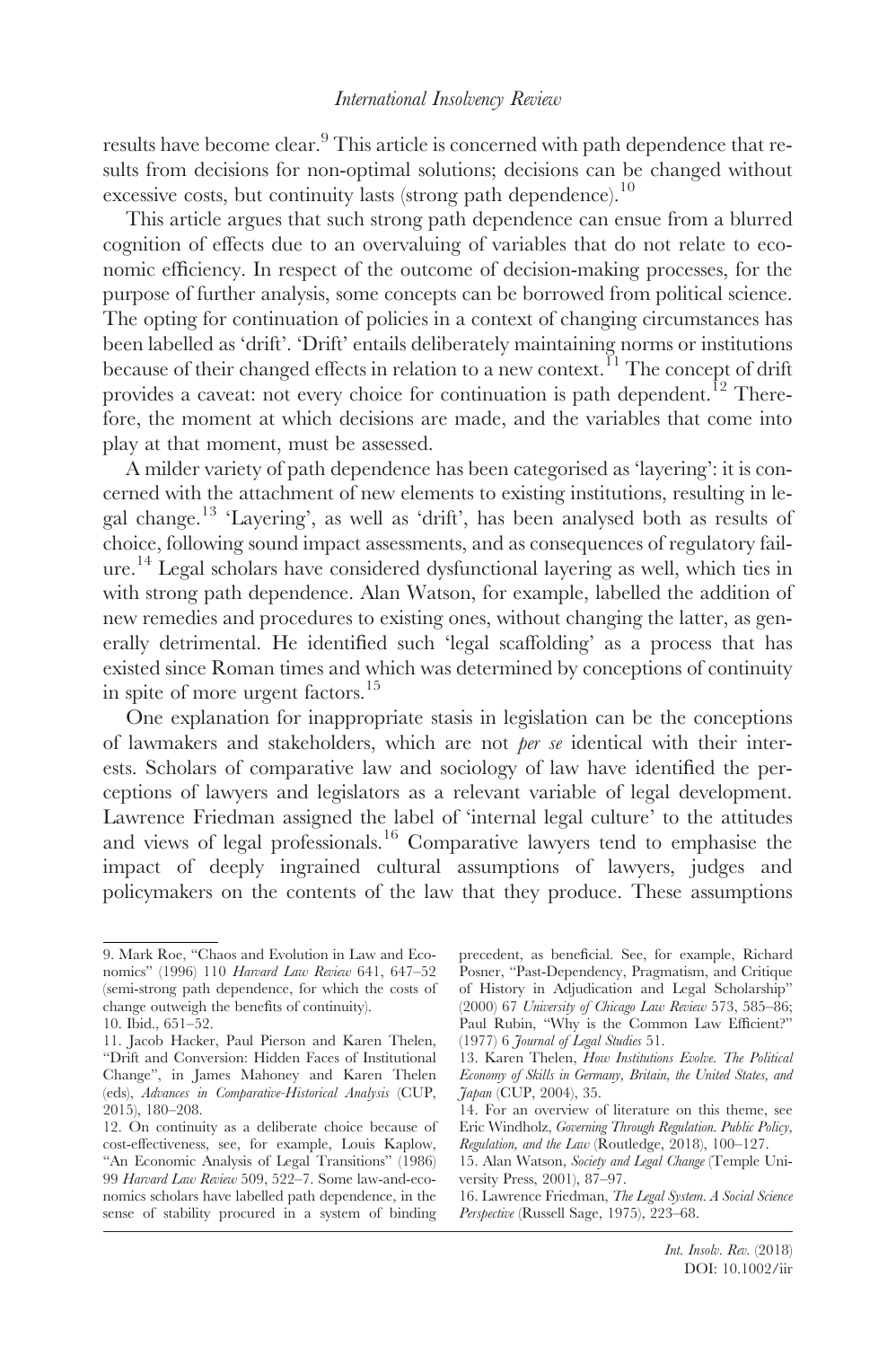can have the form of a 'regulatory style', that is a combination of ideas and values that are embedded within a legal system and which steer interpretation.<sup>17</sup>

Another related concept is 'law in the minds', which encompasses the 'habits of thought' that are shared by legal professionals.<sup>18</sup> Some scholars of economic analysis of law have proposed theories on the co-evolution of law and the economy, taking into account the changing views of practitioners and of interest groups as well.<sup>19</sup> Theoretical notions have been put to empirical tests. With regard to policymakers, however, legal culture analysis has virtually not been performed. In political studies, also concerning 19th-century Belgium, the impact of economic ideology and of the interests of members of Parliament (MPs) on their voting behaviour in matters of economic policy has been analysed.<sup>20</sup> But, however, with regard to the influence of legal culture, in this regard, statements have been mostly descriptive and generalising.<sup>21</sup>

The topic of corporate insolvency law has been addressed from some of the above-mentioned perspectives. The creditors' bargain approach, which is advocated by Thomas Jackson and Douglas Baird, is prevalent in legal–economic studies of American insolvency law. This theory is closely related to the abovementioned evolutionary 'contractarianism'. The creditors' bargain theory considers bankruptcy legislation and procedures as necessary evils for addressing a 'common pool' problem. According to Jackson and Baird, insolvency calls for settling and coordinating competing claims of creditors, all of whom want full payment of their debt, but this is impossible because the sum of all debts exceeds the value of the debtor's assets.

Following the creditors' bargain theory, insolvency procedures are to leave the decision as to which method will be used with the creditors; in case negotiated solutions fail, the insolvent firm must be dissolved in an orderly manner, and the proceeds from a public sale must be distributed among the creditors. Moreover, insolvency procedures should respect the contractually determined position of creditors and their ranking. Secured creditors have preference over nonsecured creditors; the absolute priority rule is to be upheld, which means that shareholders receive payment after preferential creditors.<sup>22</sup> Other scholars have

21. Stressing the need for empirical analysis in this regard, see Roger Cotterell, "Is There a Logic of Legal Transplants?", in David Nelken and Johan Feest (eds), *Adapting Legal Cultures* (Hart, 2001), 71–92, 80–1. 22. Thomas Jackson, *The Logic and Limits of Bankruptcy Law* (Harvard University Press, 1986); Edward Morrisson and Douglas Baird, "Bankruptcy Decision Making" (2001) 17 *Journal of Law, Economics and Organization* 356.

<sup>17.</sup> The term was coined in law-and-finance literature. For a critical appraisal, see Beth Ahlering and Simon Deakin, "Labor Regulation, Corporate Governance and Legal Origin: A Case of Institutional Complementarity?" (2007) 41 *Law & Society Review* 865; Simon Deakin, "Legal Origin, Juridical Form and Industrialisation in Historical Perspective" (2009) 7 *Socio-Economic Review* 35.

<sup>18.</sup> William Ewald, "Comparative Jurisprudence I: What Was it Like to Try a Rat?" (1995) 143 *University of Pennsylvania Law Review* 1889, 2111.

<sup>19.</sup> For example, Glenn Atkinson and Stephen Paschall, *Law and Economics from an Evolutionary Perspective* (Edward Elgar Publishing, 2016).

<sup>20.</sup> Maarten van Dijck, *De wetenschap van de wetgever. De klassieke politieke economie en het Belgische landbouwbeleid 1830–1884* (Leuven University Press, 2008); Maarten van Dijck and Tom Truyts, "Ideas, Interests, and Politics in the Case of Belgian Corn Law Repeal, 1834– 1873" (2011) 71(1) *Journal of Economic History* 185.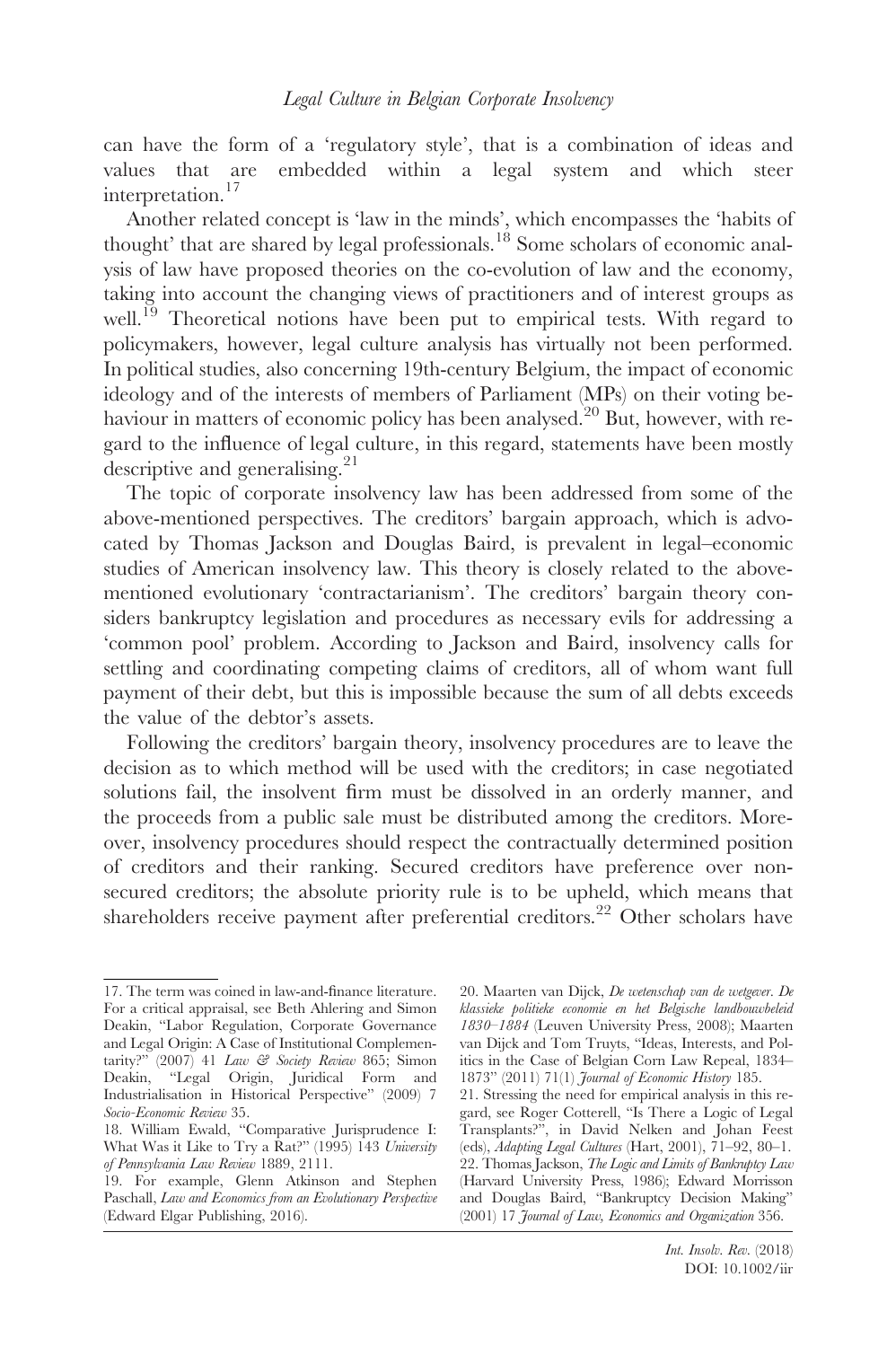extended this theory, so as to make it encompass the rights of stakeholders other than creditors.<sup>23</sup>

Normative positioning pervades the studies mentioned. Insolvency is considered to be a modality of debt, and most legal and economic scholars analyse it in terms of a phenomenon that is susceptible to optimal choice. By contrast, scholars like Elizabeth Warren have warned not to analyse insolvency on the basis of determinist theories and to appreciate the contexts. It is often mentioned that bankruptcy laws are related to other features of the economic system and pertain to a local 'culture' that develops over time within jurisdictions, national or otherwise, where they apply.<sup>24</sup> Legal-realist studies have demonstrated that beliefs of attorneys and lawyers can provide an explanation for the high regional divergence in the interpretation of legislation on consumer bankruptcy.<sup>25</sup> The historical development of opinions has been analysed as well. Historical-institutionalist approaches to American bankruptcy law have demonstrated that changing views, as well as debates among groups of stakeholders, influenced the contents of legislation.<sup>26</sup>

However, the analysis of legislative processes regarding economic and corporate law has not always taken implicit but pervasive political–ideological ideas into account. Scholars pointing to the systemic overhang due to 'legal origins' have identified structural features of processes of lawmaking as determining<sup>27</sup> and not so much the conceptions of lawmakers. Nor has Western European corporate insolvency law attracted much attention from the perspectives mentioned here. Debates on the feasibility of legal borrowing and on convergence, which flourished among legal scholars in the 1990s, as well as the approaches of legal origins and varieties-of-capitalism scholarship have not resulted in thorough case studies of the national insolvency regimes.

# **III. The Starting Point: The 1807 Commercial Code and its Condemnation of Judicial Discretion and Economic Analysis of Bankruptcy**

In 1807, the French government issued its *Code de commerce*, which was imposed on the territories of the Southern Netherlands as well, part of the French Empire at that time. When these areas declared independence as the Kingdom of Belgium in 1830, the French Commercial Code was maintained, without

Cultures: Twenty Years of Evidence from the Federal Bankruptcy Courts" (1994) 17 *Harvard Journal of Law and Public Policy* 801.

26. Iain Ramsay, "U.S. Exceptionalism, Historical Institutionalism, and the Comparative Study of Consumer Bankruptcy" (2015) 87 *Temple Law Review* 947; David Skeel, "An Evolutionary Theory of Corporate Law and Corporate Bankruptcy" (1998) 51 *Vanderbilt Law Review* 1325.

27. La Porta *et al*., above note 4.

<sup>23.</sup> Donald Korobkin, "Contractarianism and the Normative Foundations of Bankruptcy Law" (1993) 71 *Texas Law Review* 541.

<sup>24.</sup> Joseph Stiglitz, "Bankruptcy Laws: Basic Economic Principles", in Stijn Claessens, Simeon Djankov and Ashoka Mody (eds), *Resolution of Financial Distress. An International Perspective on the Design of Bankruptcy Laws* (World Bank, 2001), 1–24, 3–4; Jacob Ziegel, *Current Developments in International and Comparative Corporate Insolvency Law* (OUP, 1994), 266.

<sup>25.</sup> For example, Teresa Sullivan, Elizabeth Warren and Jay Westbrook, "The Persistence of Local Legal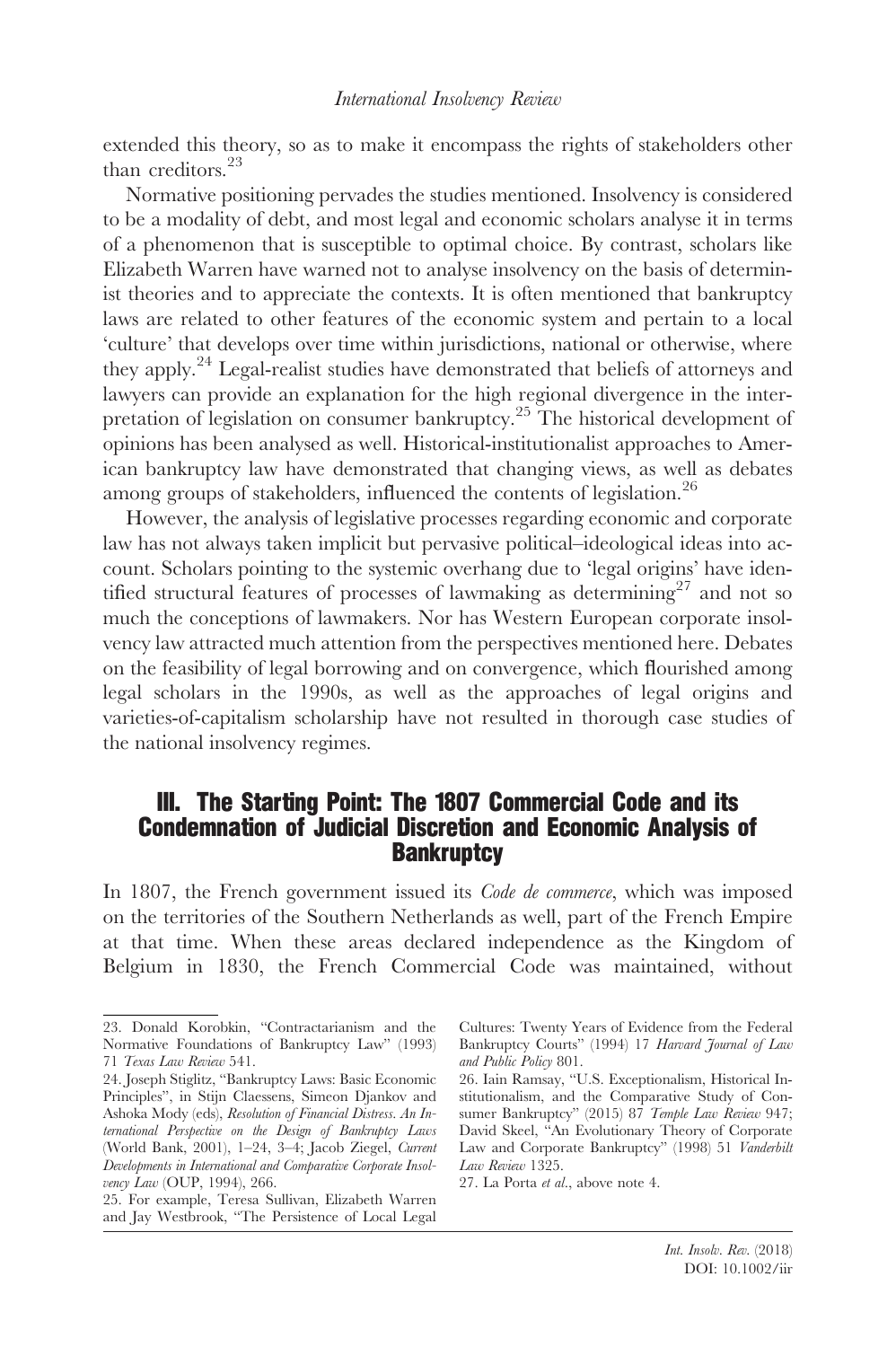changes.<sup>28</sup> The French Commercial Code listed rules regarding '*commerçants*' (i.e. merchants) and contained a sizeable chapter on insolvency ('*faillite*'). The code provided a one-gateway approach towards merchants' insolvency. Every insolvency proceeding had to start with a declaration in bankruptcy by the commercial court, which was a court of lay judges, being merchants. Negotiations leading up to a composition ('*concordat*') were possible afterwards, but requirements for compositions were high. A majority of creditors had to consent, and they had to represent three-fourths of the debts. If conditions were not met, liquidation was the default outcome. In other respects, the sections of the code were also harsh. Debtors facing payment problems were incarcerated or placed under guardianship (Article 453), for example.<sup>29</sup>

As concerning the position of the court during insolvency procedures, the Commercial Code imposed passive powers of coordination only. In that regard, considerable authority was given to the creditors of the insolvent party. The assembly of non-secured creditors decided on a proposal of composition. From within the court, a commissioned judge (*juge commissaire*) was appointed, who was in charge of supervising the administration of the bankruptcy trust (Article 454). However, the actual administrators of the bankruptcy trust were trustees (*agents* and *syndics*), who were usually chosen from amidst the creditors (Articles 456, 480).

The same philosophy of agency for the creditors was evident in the rules regarding secured creditors. Creditors who held a mortgage or pawn as collateral for their debts were considered superpriority 'separatist' creditors. They could ignore insolvency procedures, even negotiations on a composition, and they were allowed to take their collateralised assets out of the estate (Articles 520, 535). Moreover, at the end of the procedures, the commercial court issued a judgement on the insolvent's fate that was based on the report of the commissioned judge, but this report formulated the creditors' opinions. They decided whether the effects of the insolvent debtor were to be sold publicly or whether a composition was accepted; the creditors also agreed on the 'excusability' of the debtor (Article 613). If in the course of insolvency procedures, no traces of criminal behaviour had been found, the merchant could be declared 'excusable', which made him eligible for re-entry in the market at a later time ('*réhabilitation*'), but only after all debts had been paid (Article 614). The court was not allowed to impose compositions on the creditors if majority requirements were not met; a 'cram down' proceeding as exists under the US Chapter 11-proceeding was not envisaged by the Napoleonic legislator.

Underlying the restricted powers of the judges in insolvency trials was the economic beliefs of the legislators. At the beginning of the 19th century, liberal ideas

*historique de l'économie droit* (LGDJ, 2007), 159–167; Jean Hilaire, *Introduction historique au droit commercial* (PUF, 1986), 325–30; Romuald Szramkiewicz and Olivier Descamps, *Histoire du droit des affaires* (LGDJ, 2013), 384–94.

<sup>28.</sup> Ernst Holthöfer, "Handelsrecht und Gesellschaftsrecht: Belgien", in Helmut Coing (ed), *Handbuch der Quellen und Literatur der neueren europäischen Privatrechtsgeschichte* (vol. 3/3) (Beck, 1986), 3277–3472, 3287–91.

<sup>29.</sup> Pierre-Cyrille Hautcœur and Nadine Levratto, "Faillite", in Alessandro Stanziani (ed), *Dictionnaire*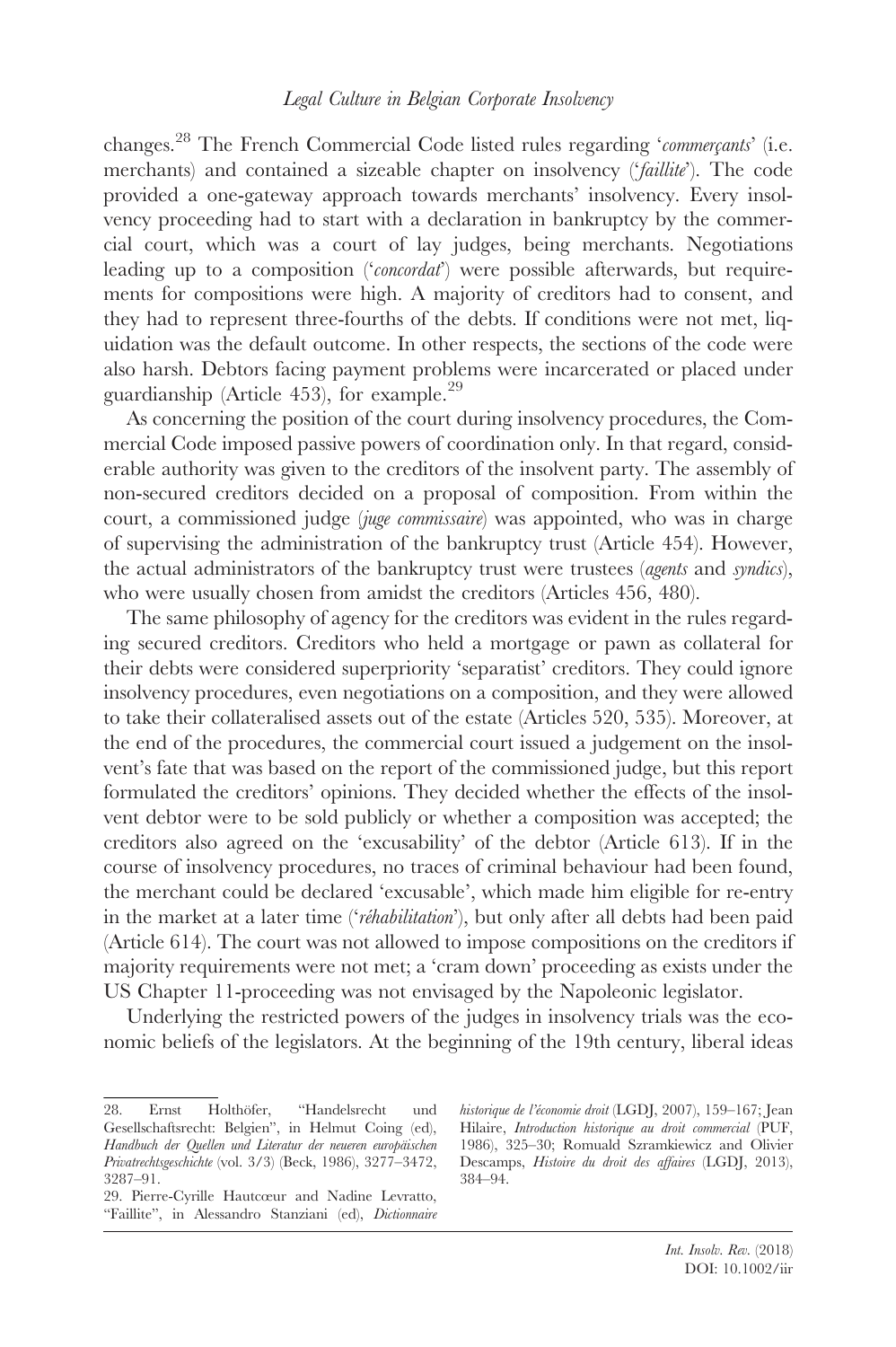#### *International Insolvency Review*

as to the state's obligation to preserve the rights of creditors were ubiquitous in French intellectual circles. The Commercial Code had been presented as a '*garantie*' for merchants in their relations with their debtors, ensuring legal certainty in the enforcement of debts.<sup>30</sup> This same view is evident in a treatise that had been written in 1801 by Vital Roux, a merchant-banker from Lyon, who was a member of the drafting committee of the *Code de commerce*. <sup>31</sup> Consequently, the assembly of creditors was considered the best suited for assessing the creditworthiness of their debtor and for voting on measures to be taken. Rights of insolvent debtors were regarded as minimal, also because insolvency was considered to result from recklessness or lack of professionalism.<sup>32</sup>

Closely related to these opinions was the view that bankruptcy was not an economic problem, with possible impacts on stakeholders other than the creditors, but rather a matter of enforcement of debts. The legislator did not intend creditors to preserve a viable business. The decision on whether a composition or public sale was chosen, and on whether criminal prosecution was to be started, was a blunt 'yes' or 'no'. The individual vote of each creditor depended on whether he wanted to immediately receive payment of his debt or only after a while. Compositions indeed did not grant discharges, and re-entry was conditioned on full repayment of all debts. The only evaluation regarding the continuity of the debtor's business that creditors were purported to make was whether a postponement of payment would yield a higher return than proceeds from a public sale.<sup>33</sup>

The mentioned economic beliefs were conflated with elements of legal culture. Enlightenment authors such as Montesquieu, and the French revolutionaries in their wake, had deemed the powers of Old Regime judges to be too excessive. Inquisitorial powers, in criminal affairs, were to be controlled and restricted on the basis of laws. The separation of powers, which was imposed during the French Revolution, meant that judges were to follow the letter of the law.<sup>34</sup> In civil lawsuits, too, judges were to show restraint; the procedures were based on the initiative and agency of the litigants. In 1806, a Code of Civil Procedure had been promulgated, heralding these principles.<sup>35</sup> The 1807 Commercial Code listed rules of procedure for commercial courts as well, but they mostly complemented the code of the preceding year.

*d'un code des faillites, surséances, cessions judiciaires et banqueroutes* (Imprimerie Bailleul, 1799), 64–67 (proposal of new legislation on mercantile insolvency, mentioning the powers of the creditors "to accept or reject" a proposed composition; however, in contrast to the later Code, Legras envisaged that the debtor could make several proposals).

35. Serge Dauchy, "La conception du procès civil dans le Code de procédure civile de 1806", in Loïc Cadiet and Guy Canivet (eds), *1806–1976 – 2006. De la commémoration d'un code à l'autre: 200 ans de procédure civile en France* (LexisNexis, 2006), 77–89.

<sup>30.</sup> Jean-Etienne-Marie Portalis and Frédéric Portalis (eds), *Discours, rapports et travaux inédits sur le Code civil* (Librairie Joubert, 1844), xliii.

<sup>31.</sup> Vital Roux, *De l'influence du gouvernement sur la prosperité du commerce* (Dentu, 1801), I: 373 (on the legal obligation for wholesale merchants to keep books, which he considered "a *garantie* of the law" to the benefit of their creditors).

<sup>32.</sup> Hilaire, above note 29, 90; Szramkiewicz and Descamps, above note 29, 349.

<sup>33.</sup> Roux, above note 31, I: 398–99, I:465 (identifying *concordat* with postponement of payment) and I:326, I:465 (the creditors *decide* on or *sign* the *concordat*, whereas the judge *deliberates* on the criminal charges against the bankrupt). See also Philippe Legras, *Projet*

<sup>34.</sup> Jean-Marie Carbasse, *Histoire du droit pénal et de la justice criminelle* (PUF, 2000), 353–363.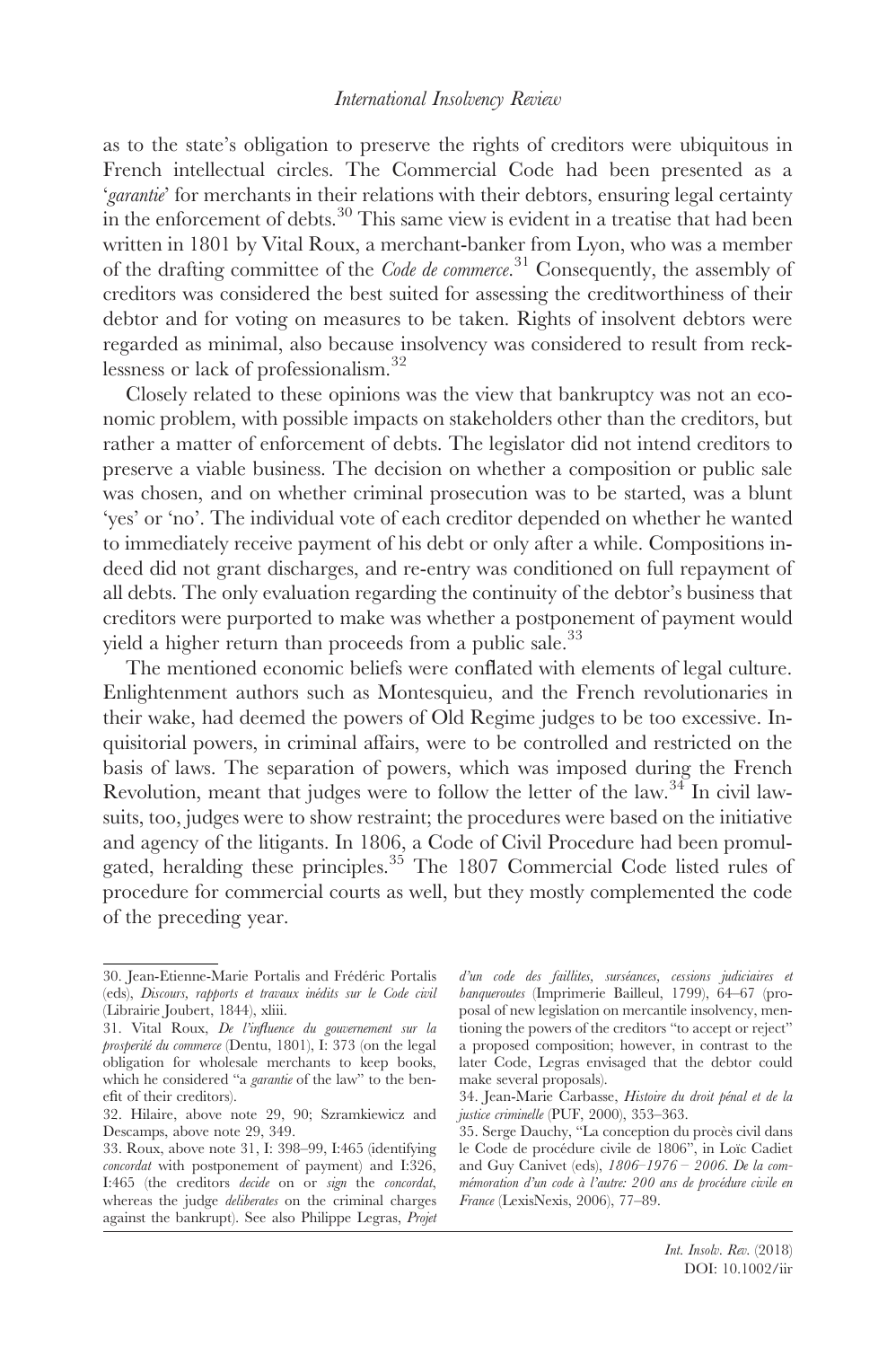The blending of views on procedure with the economic convictions mentioned is evident in the first draft of the Commercial Code, dating from 1801. According to the proposal, the commissioned judge would receive ample powers, even to the extent that he could impose measures upon the assembly of creditors. Judges of different courts protested against this proposal, however, which they considered to be too intrusive on the rights of creditors.<sup>36</sup> The mixture of legal-cultural and economic views was not only enshrined in legal texts; they were passed on during the training of jurists at university, and they were held by most legal practitioners and policymakers, the latter of whom usually had a degree in law as well. $37$ 

# **IV. Perpetuation in the 1851 Bankruptcy Reform**

When the French Empire was dissolved after the demise of Napoleon, and before the Belgian state was established, the Southern Netherlands were merged with the Kingdom of the (Northern) Netherlands. Initiatives were taken to create a new Commercial Code for the now United Kingdom of the Netherlands, but these efforts failed when Belgium declared its independence in 1830.<sup>38</sup> After Belgian independence, the Belgian government publicly proclaimed that a Belgian Commercial Code would be drafted and that new legislation on mercantile insolvency would be written. In practice, however, it took 20 years before modest changes were made to the French Commercial Code, which continued to be used. A fundamental reason for this was the dependence from French legal culture, which continued to permeate the Belgian courts and universities. French legal treatises, commenting on the Napoleonic codes, were for most of the 19th century the only legal literature that was used in Belgium.<sup>39</sup>

The French ideas on restraint of judges, powers for creditors and bankruptcy as debt enforcement persisted in Belgium. In the wake of a severe financial and economic crisis, a Belgian law of April 1851 on *faillite* and *concordat* revised the code's sections in a modest way. Most parts were kept, and small modifications were made, which were mostly inspired by the equally limited French reform of 1838.<sup>40</sup> The adherence of the Belgian legislator to the French legal–economic conceptions is clear in the few articles of the 1851 law that were new. For example, the law introduced a new proceeding, labelled '*sursis de paiement*', literally 'suspension of payments'. Upon a brief suspension of claims following a court injunction, a

De Koster, Dirk Heirbaut and Xavier Rousseaux (eds), *Deux siècles de justice* (Leuven University Press, 2015), 110–29.

<sup>36.</sup> Philippe Paschel, "L'apparition de l'intérêt public dans le droit des faillites. Le commissaire du gouvernement du projet de code de commerce de 1801" (2014) *Forum Historiae Iuris*, available at: *<*[http://www.forhistiur.de/2014-03-paschel/%3e.](http://www.forhistiur.de/2014-03-paschel/%3e)

<sup>37.</sup> Frédéric Audren and Jean-Louis Halpérin, *La culture juridique française* (CNRS Editions, 2013). This monograph fleshes out the 'legal culture' as conveyed at university and its impact on the development of law in 19th-century France. For Belgium, there is no comparable study. For an introduction, see Bart Coppein, "Rechtsonderwijs en rechtsleer", in Margo

<sup>38.</sup> Holthöfer, above note 28, 3287–89.

<sup>39.</sup> Dirk Heirbaut and Matthias Storme, "The Belgian Legal Tradition: From a Long Quest for Legal Independence to a Longing for Dependence?" (2006) 14 *European Review of Private Law* 645, 650.

<sup>40.</sup> Dirk Heirbaut, *Een beknopte geschiedenis van het sociaal, het economische en het fiscaal recht in België* (Academia Press, 2013), 118–19.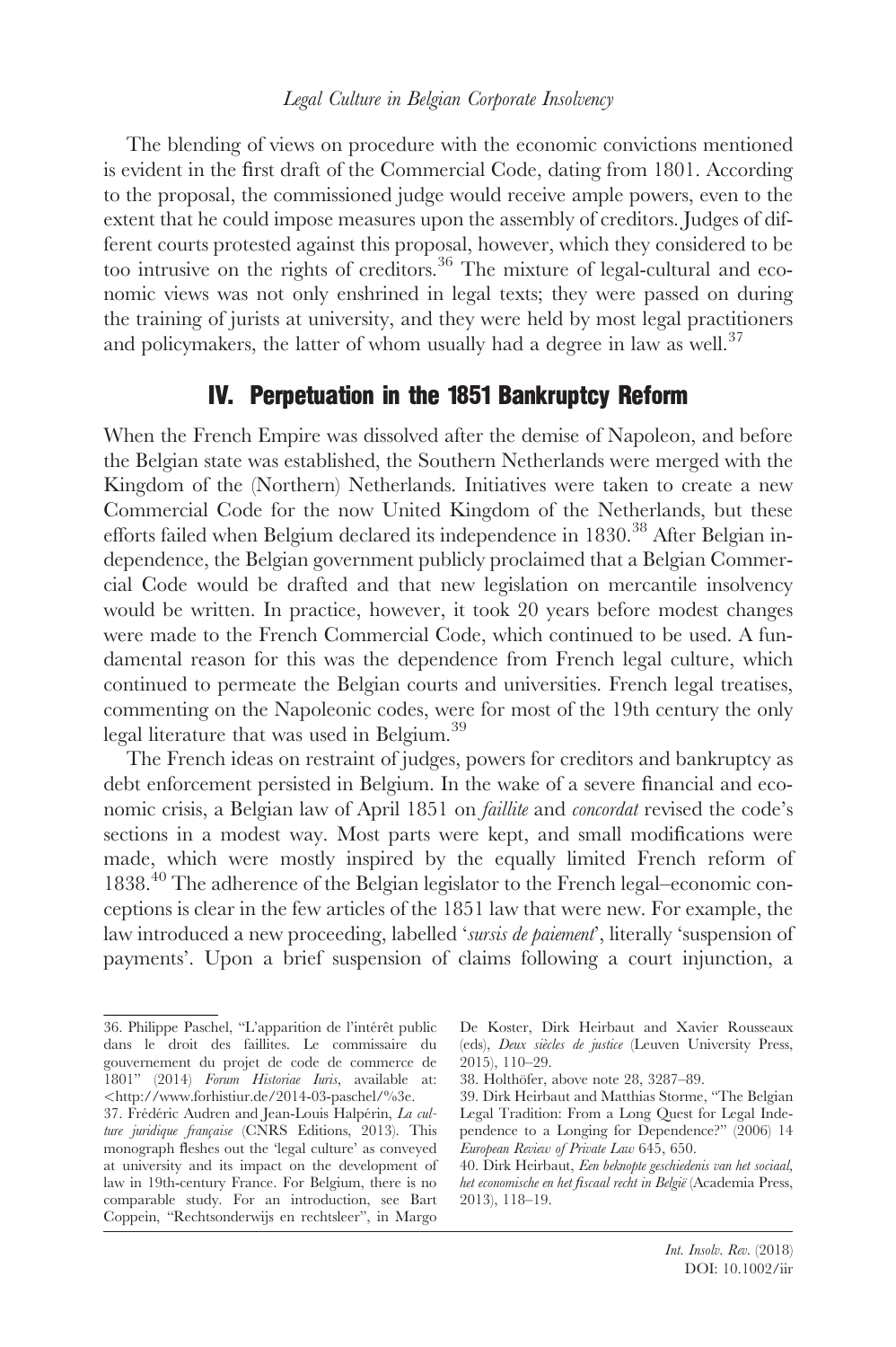moratorium of at most 1 year could be granted provided that the majority of creditors approved it. It was required that the debtor had to be able to recover following the protection against enforcement and the postponement of debts. Insolvency procedures could be started only on the condition of 'cessation of payments' ('*cessation des paiements*'), which was definitive insolvency. *Sursis* was concerned with temporary '*cessation*' only.<sup>41</sup>

The new proceeding of *sursis* was partially based on Dutch examples. It is telling that these examples were modified, however, so as to make them fit with the above-mentioned French legal–economic conceptions. In the Northern Netherlands, in the 18th century, a government-imposed moratorium could be applied for by 'honest but unfortunate' debtors ('*surseance*').<sup>42</sup> In 1814, King William I of the United Kingdom of the Netherlands had extended this regulation to the South. The automatic stay on claims that was a consequence of the moratorium applied for up to a year; it involved both secured and non-secured creditors, and creditors could not prevent that it was imposed.<sup>43</sup>

In 1826, a new Dutch law, still under the United Kingdom, had altered the proceeding of *surseance*, under the influence of French ideas. It provided that the debts of secured creditors were not suspended during the 12-month period of relief.<sup>44</sup> This shift in policy came after prolonged efforts to codify Dutch law. Over time, the compilers had become more susceptible to French legislative ideas at the expense of their national tradition. As a result, the Dutch generalising approaches towards all creditors, secured and unsecured, gave way to a regime that was more favourable for secured creditors, who were now deemed superpriority 'separatists'. <sup>45</sup> The 1851 Belgian law went further in transforming the Dutch moratorium. It required that the *sursis* was to be decided on by the creditors and that it could only be accepted if a majority of creditors representing three-fourths of the debts (in sums) would agree (Article 599). As had been the case in the 1826 Dutch law, the claims of secured creditors were not stalled by the moratorium, except for creditors having mortgages on immovable property that the debtor used during the moratorium (Article 606).

This points to path dependence. The Belgian legislator created a proceeding that was similar to the French insolvency proceeding. Moreover, it reflected the same policy considerations of creditor-steered procedures, which were rooted in the conviction that bankruptcy was an issue of debt enforcement. During the preparatory work leading up to the bill, in the legislative committee, as well as in the plenary assembly of Parliament, creditors' rights and the rights of secured creditors

45. For example, with regard to silent and general pledges of movables, the Roman–Dutch law was changed in favour of the stricter French approach. See Egbert Koops, *Vormen van subsidiariteit. Een historisch-comparatistische studie naar het subsidiariteitsbeginsel bij pand, hypotheek en borgtocht* (Boom Uitgevers, 2013), 223–42; Vincent van Hoof, *Generale zekerheidsrechten in rechtshistorisch perspectief* (Wolters Kluwer, 2015), 243–96.

<sup>41.</sup> Law of 18 April 1851, *State Gazette* 24 April 1851.

<sup>42.</sup> Johannes van der Linden (ed), *Groot Placaatboek inhoudende de placaaten ende ordonnantien van de edele groot mog. Heeren staaten van Holland en West-Friesland …* (Allart, 1796), 564–5 (15 November 1793).

<sup>43.</sup> Decree of 23 November 1814, *Pasinomie*, 2nd series, I: 359.

<sup>44.</sup> Law of 23 March 1826, *State Gazette* no. 48.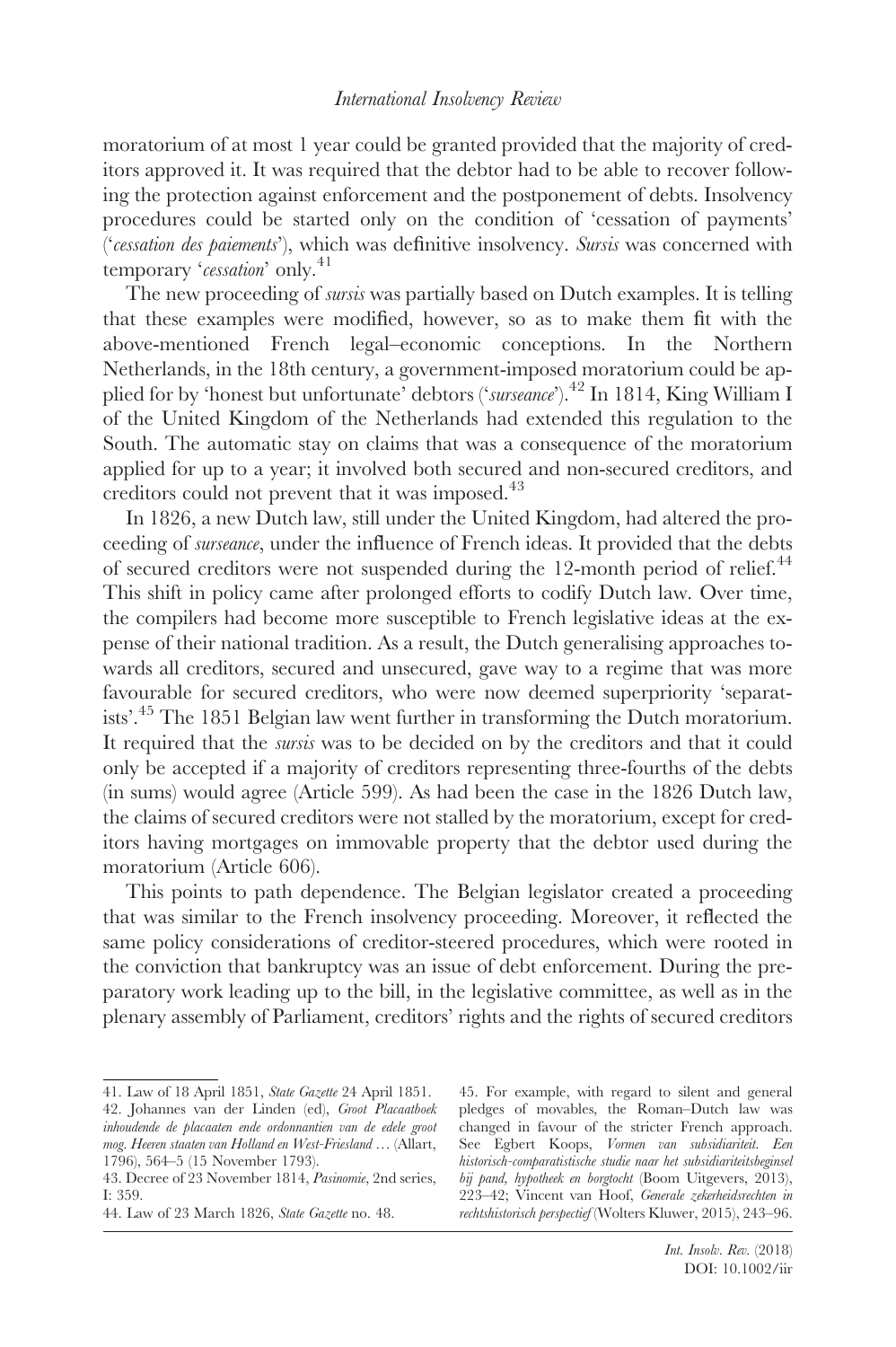were conceived of as opposed to the debtor's right to request relief. There was no assessment of the possible effects of the draft legislation, but only a theoretical deliberation on the basis of legal concepts.<sup>46</sup>

The legislators' lack of impact analysis is also evident in the juxtaposing of solutions, which reflects hesitations on the ineffectiveness of existing legislation. For example, the proceeding of *concordat*, upon insolvency, was kept without changes. This resulted in a legislative framework allowing for two procedures for 'honest but unfortunate' debtors. Yet, however, even though the scope was similar, the outcomes of both procedures differed. Whereas *sursis de paiement* froze the claims of secured creditors with mortgages on immovable properties that were used by the debtor, when a composition under insolvency (*concordat*) was made, these secured creditors were not involved (Table 2). Because *sursis* affected mortgages, the creditor with a mortgage voted on the *sursis*, but this was not the case in the proceeding of *concordat*: secured creditors, also those having mortgages, were exempted. Secured creditors did not have a say on the composition, and they could retrieve their pledges without limitations.

This hybrid legislation was problematic because, when *sursis de paiement* was started, the creditor having a mortgage on facilities of the debtor had no incentive to vote in favour of the *sursis*. He was more inclined to push the debtor towards insolvency procedures, because then the mortgaged immovable could easily be expropriated. Moreover, considering that mortgages were usually for large debts, creditors with mortgages had a strong voice in the voting process on *sursis*. During the preparation of the 1851 law, no MP noticed the dysfunctional layering: the issue of the ambiguous position of creditors with mortgages was not raised.

Legal scaffolding is also evident in the creation, and poor integration, of a third composition proceeding codified in the 1851 law, the 'swift' *concordat*. Specifically, if the debtor having financial difficulties declared himself insolvent, and could not be held culpable for treacherous behaviour towards his creditors, then an accelerated proceeding for reaching a *concordat* could be started. The debtor was invited to propose an agreement, and creditors were to vote on the proposal within a short period of time. The proceeding was implemented in order to stimulate debtors to come forward with their financial problems.<sup>47</sup> However, it was very difficult to achieve any successful result. The majority rules were stricter than for the regular *concordat*, which was intended for insolvency procedures that had been started by creditors (Table 3). Three-fourths of creditors, representing five-sixths of the debts (in sums), were to approve the scheme that was drafted by the debtor (Article 520). Again, as with the regular *concordat*, secured creditors were not involved, nor were those having mortgages on immovable properties that were needed by the debtor.

<sup>46.</sup> Debates of Parliament, Chamber of Representatives, 23 December 1849, 316–19; 10 December 1850, 245–48; 12 April 1851, 1197–8; Debates of Parliament, Senate, 27 March 1851, 169–72; Documents of Parliament, Chamber of Representatives, "*Exposé des Motifs*", 22 December 1848 (Session 1848–49, no.

<sup>90), 60</sup>–61; Documents of Parliament, Senate, Report of the Commission, 9 April 1850 (Session 1849–50, no. 66), 90.

<sup>47.</sup> Pierre Joseph Maertens, *Commentaire de la loi du 18 avril 1851 sur les faillites, banqueroutes et sursis …* (Polack-Duvivier, 1851), 509–12.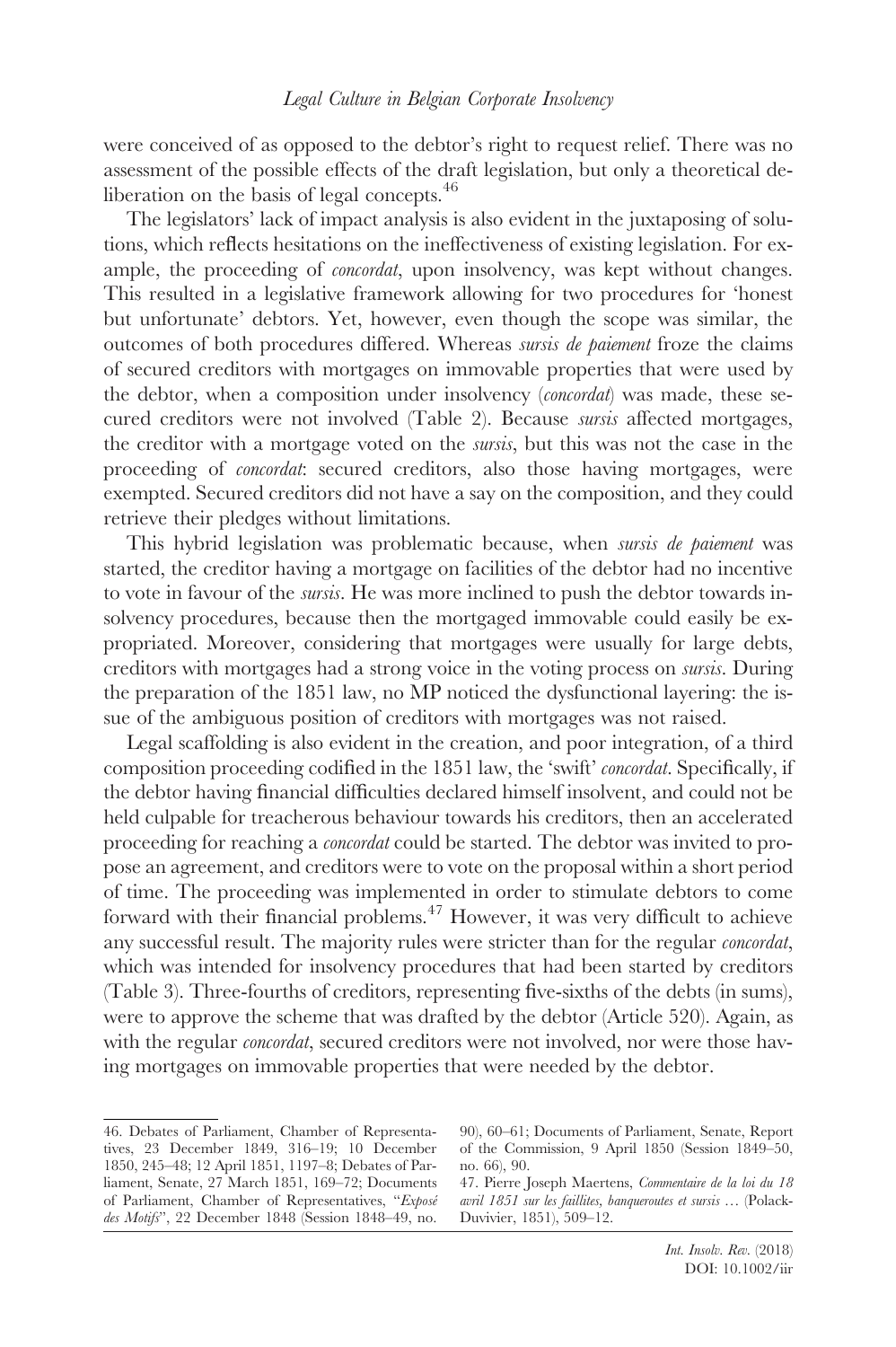## *International Insolvency Review*

The swift proceeding of *concordat* was largely without effect, because it was not adapted to existing rules, most of which were not changed. The attempts of the Belgian policymakers to offer lenience to cooperating debtors were obstructed by a broad legal category of 'bankruptcy'. In the law of 1851, the criminalisation of unprofessional behaviour, which had characterised the Napoleonic crime of 'simple bankruptcy', was kept (Articles 573–574). This meant that the bar to consider an insolvent debtor as bankrupt remained very low. Considering this, presenting oneself as being insolvent in order to negotiate a composition was very risky. The debtor in that case always ran the risk of losing everything. If majority requirements for a composition were not met, or when 'simple bankruptcy' was made likely, insolvency procedures were steered towards definitive dispossession and liquidation. Therefore, the third composition proceeding of 'swift' *concordat* was ineffective and useless.

# **V. The Preventive Composition (1883)**

Another example of unwieldy layering combined with path dependence concerns the Belgian law of 1883 that implemented the proceeding of 'preventive composition' ('*concordat préventif*'). In the early 1880s, which was a time of crisis, many European countries changed their bankruptcy laws. But conditions on debtor-inpossession arrangements were still high. The 1877 German *Reichskonkursordnung* continued to follow the French example by allowing compositions upon insolvency only.<sup>48</sup> The English Bankruptcy Acts of 1861 and 1869 went farthest in acknowledging out-of-court compositions on the condition that they were registered and that a sufficient majority of creditors consented.<sup>49</sup> But, even in England, the onegateway approach largely prevailed. This meant that in-court negotiations were possible only following the categorisation of the insolvent debtor as being 'bankrupt'.

The Belgian 'preventive composition' proceeding of 1883 was a pre-insolvency proceeding. Its purpose was to negotiate a composition without running the risk of being dragged into liquidation, or when the winding up of the business was inevitable, to allow for quick re-entry because the rules on rehabilitation did not apply. It was the first time, moreover, that a two-gateway strategy was pursued. The dissolution of the debtor's estate was no longer considered as the normal outcome if negotiations with creditors did not succeed. After a first attempt in 1872, two MPs, Antoine Dansaert and Adolphe Demeur, submitted a proposal of law in 1879, for providing debtors in financial difficulties with the possibility to deliberate on a

Lobban, "Bankruptcy and Insolvency", in William Cornish *et al*. (eds), *The Oxford History of the Laws of England. XII: 1820–1914, Private Law* (OUP, 2010), 820– 822; Jérôme Sgard, "Bankruptcy Law, Majority Rule, and Private Ordering in England and France (Seventeenth-Nineteenth Century)" (2010 Working Paper), 16–18, available at: *<*<http://spire.sciencespo.fr>*>*.

<sup>48.</sup> Anke Meier, *Die Geschichte des deutschen Konkursrechts, insbesondere die Entstehung der Reichskonkursordnung von 1877* (P. Lang, 2003), 145.

<sup>49.</sup> On the approaches in these and other 19th-century English laws, see Pierre-Cyrille Hautcœur and Paolo di Martino, "The Functioning of Bankruptcy Law and Practices in European Perspective (ca. 1880–1913)" (2013) 14 *Enterprise and Society* 579, 584–586; Michael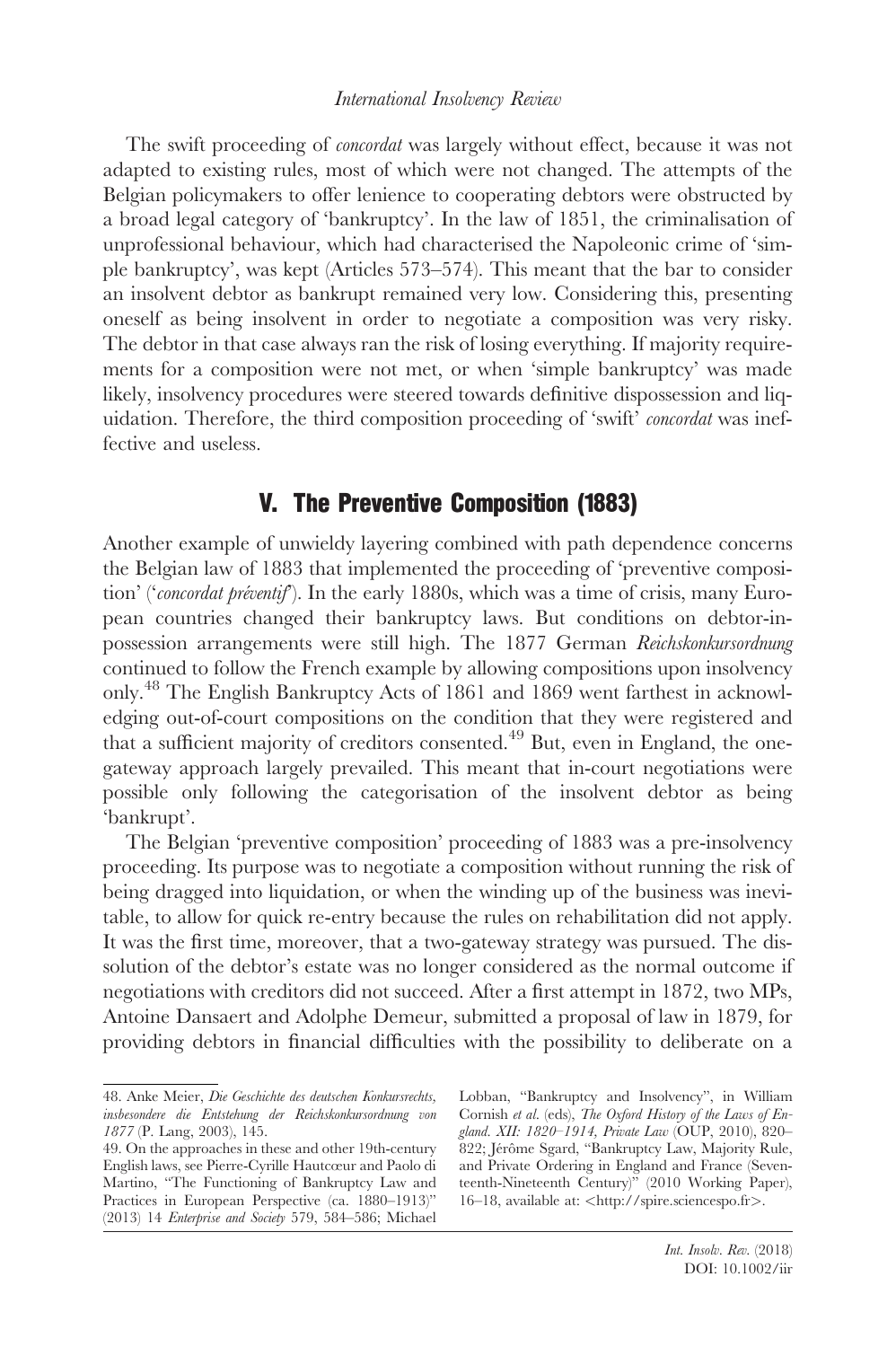scheme of debt with their creditors, under the supervision of the commercial court. The aim was to have indebted merchants remain in possession of their estate and to prevent the categorisation of insolvent. $50$ 

In June 1883, the law was passed. It stipulated that a request for 'preventive composition' made the applicant, who had not ceased payments in a permanent way and who was 'honest but unfortunate', eligible for a stay of enforcement of debts, which then lasted a couple of weeks until all debts had been inventoried. If the moratorium was granted, the debtor kept his property, but he was not allowed to make new contracts or alienate effects in any way. Yet, however, secured creditors could seize their collateral, even if the scheme was accepted by the majority of creditors. In that regard, the French legacy of considering secured creditors as superpriority 'separatists' was still very strong. A modest opening towards economic assessments of the viability of businesses was that creditors could have deliberations on proposals made by the debtor, which could be amended and subjected to a new vote (Article 11). Yet, however, as had been the case in previous legislation, mercantile insolvency was mostly conceived of as concerning traders and not firms.

The new proceeding of 'preventive composition' was set side by side with the procedures of *sursis* and the 'swift' *concordat*. The latter two procedures remained within the law of 1851, which for the most part was left intact. The strange result of all this was that debtors in comparable circumstances could choose whether to exclude secured creditors with mortgages or not (Table 2). In the preparatory documents preceding the issuing of the 1883 law, one cannot find any commentary on the possible awkward effects of such an approach. The central issue in the debates in Parliament was to what extent a temporary relief and stay could be granted by the court when not all creditors were known, and at the expense of these creditors, when they could not raise objections. The extent of the moratorium, along with its relation to *sursis de paiement*, was not discussed.<sup>51</sup>

The result of the juxtaposing of procedures, which had been layered on top of older ones, was that, since 1883, debtors with financial difficulties could start four composition procedures (Table 1). For all four, the commercial court was the competent court. They all were only concerned with merchants and entrepreneurs and – when the law was interpreted broadly – commercial companies. Two were postinsolvency procedures (*concordat* and 'swift' *concordat*) and two were pre-insolvency procedures (*sursis de paiement* and *concordat préventif*), yet requirements of entry were comparable. All four required insolvent parties to be of good faith, 'honest but unfortunate', and in a position to retrieve their former fortune. However, majority rules and the consequences of these four procedures, in particular for secured creditors, were different (Tables 2 and 3). Nevertheless, awareness of these divergent **T2 T3**

51. Debates of Parliament, Chamber of Representatives, 29 May 1883, 1163–72; 30 May 1883, 1178– 81; 31 May 1883, 1187–98, in particular 1197–8; 1 June 1883, 1199–1212, in particular 1201–2; 5 June 1883, 1215–8, in particular 1216.

<sup>50.</sup> Documents of Parliament, Chamber of Representatives, Proposition of Law 9 December 1879 (Session 1879–80, no. 28), available at: *<*[http://www.](http://www.dekamer.be/digidoc/DPS/K2296/K22961228/K22961228.PDF%3e) [dekamer.be/digidoc/DPS/K2296/K22961228/](http://www.dekamer.be/digidoc/DPS/K2296/K22961228/K22961228.PDF%3e) [K22961228.PDF%3e](http://www.dekamer.be/digidoc/DPS/K2296/K22961228/K22961228.PDF%3e).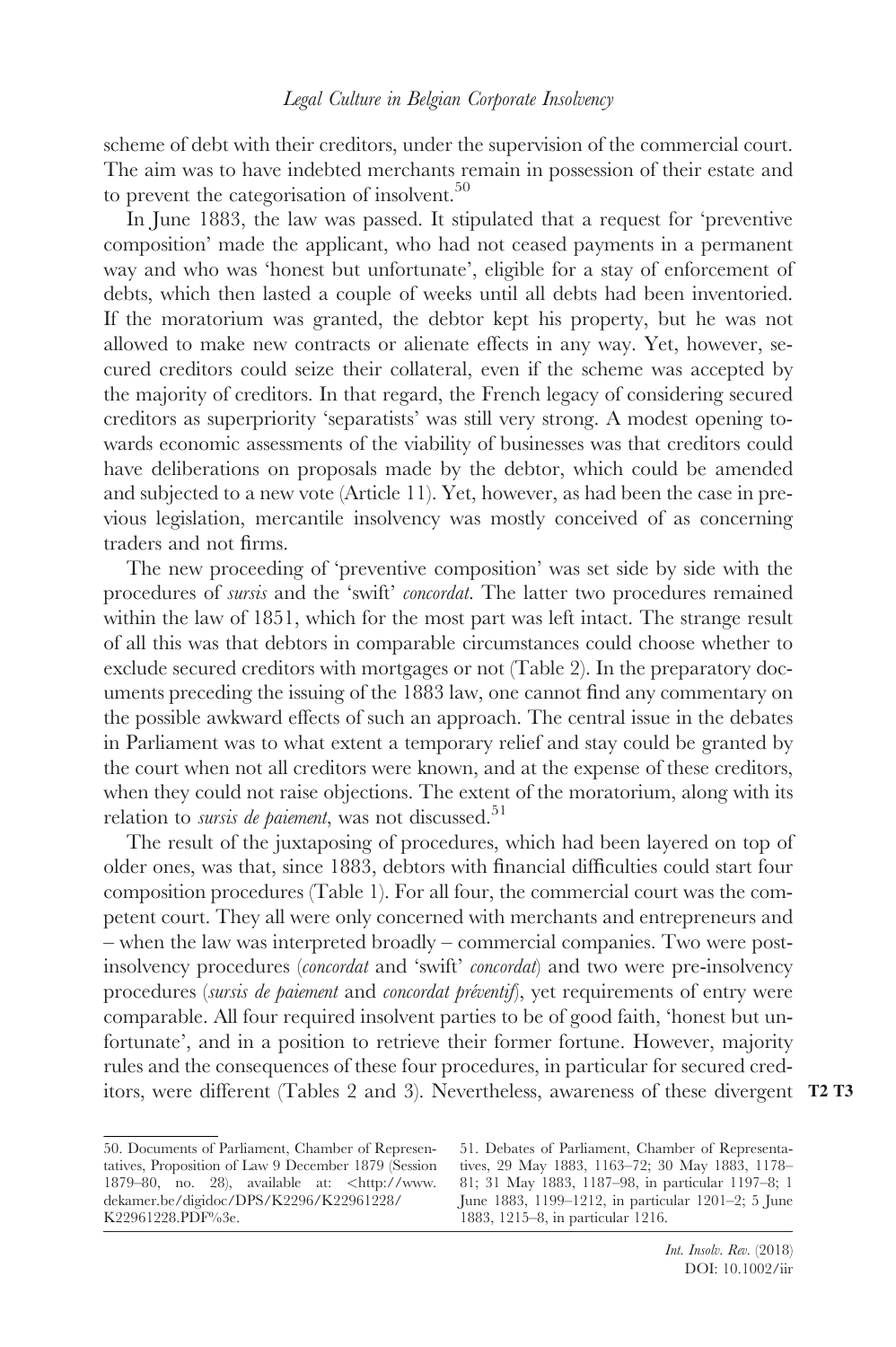|                | Insolvency procedures                                                 |                                                                          |                 | Pre-insolvency Procedures                                                                                                                                                                                                                  |                      |
|----------------|-----------------------------------------------------------------------|--------------------------------------------------------------------------|-----------------|--------------------------------------------------------------------------------------------------------------------------------------------------------------------------------------------------------------------------------------------|----------------------|
|                | Liquidations                                                          | Compositions                                                             | Moratoriums     | Debtor-in-possession compositions                                                                                                                                                                                                          | Administrations      |
| 1814<br>807    | $(contrat\ d'union)$<br>$(control\; d'union)$                         | $\sim$ (concordat)<br>$1$ (concordat)                                    | $1$ (surseance) |                                                                                                                                                                                                                                            |                      |
| 1883<br>1851   | contrat d'union<br>contrat d'union                                    | $2$ (concordat, "swift" concordat)<br>$2$ (concordat, "swift" concordat) |                 | $1$ (sursis de paiement)                                                                                                                                                                                                                   |                      |
| 1934<br>1887   | contrat d'union)                                                      | $1$ (concordat)                                                          |                 | 2 (concordat préventif, sursis de paiement)<br>2 (concordat préventif, sursis de paiement)<br>3 (concordat préventif, sursis de paiement, gestion contrôlée)<br>2 (concordat judiciaire, sursis de paiement)<br>2 (concordat judiciaire, s |                      |
| 1946           | (contrat d'union)                                                     | $\sim$ (concordat)<br>$\mid$ (concordat)                                 |                 |                                                                                                                                                                                                                                            |                      |
| 1976*          | $\begin{array}{c} (control~d'union) \\ (control~d'union) \end{array}$ | <i>concordat</i>                                                         |                 |                                                                                                                                                                                                                                            | 1 (gestion assistée) |
| 1978*<br>1993* | contrat d'union<br>contrat d'union                                    | $\perp$ (concordat)<br><i>concordat</i>                                  |                 |                                                                                                                                                                                                                                            |                      |
| 1997           | (liquidation en faillite)                                             |                                                                          |                 | 1 (concordat judiciaire)                                                                                                                                                                                                                   |                      |
| 2009           | (liquidation en faillite)                                             |                                                                          |                 | $3$ (mediation, reorganisation, partial sale/split-off)                                                                                                                                                                                    |                      |

*International Insolvency Review*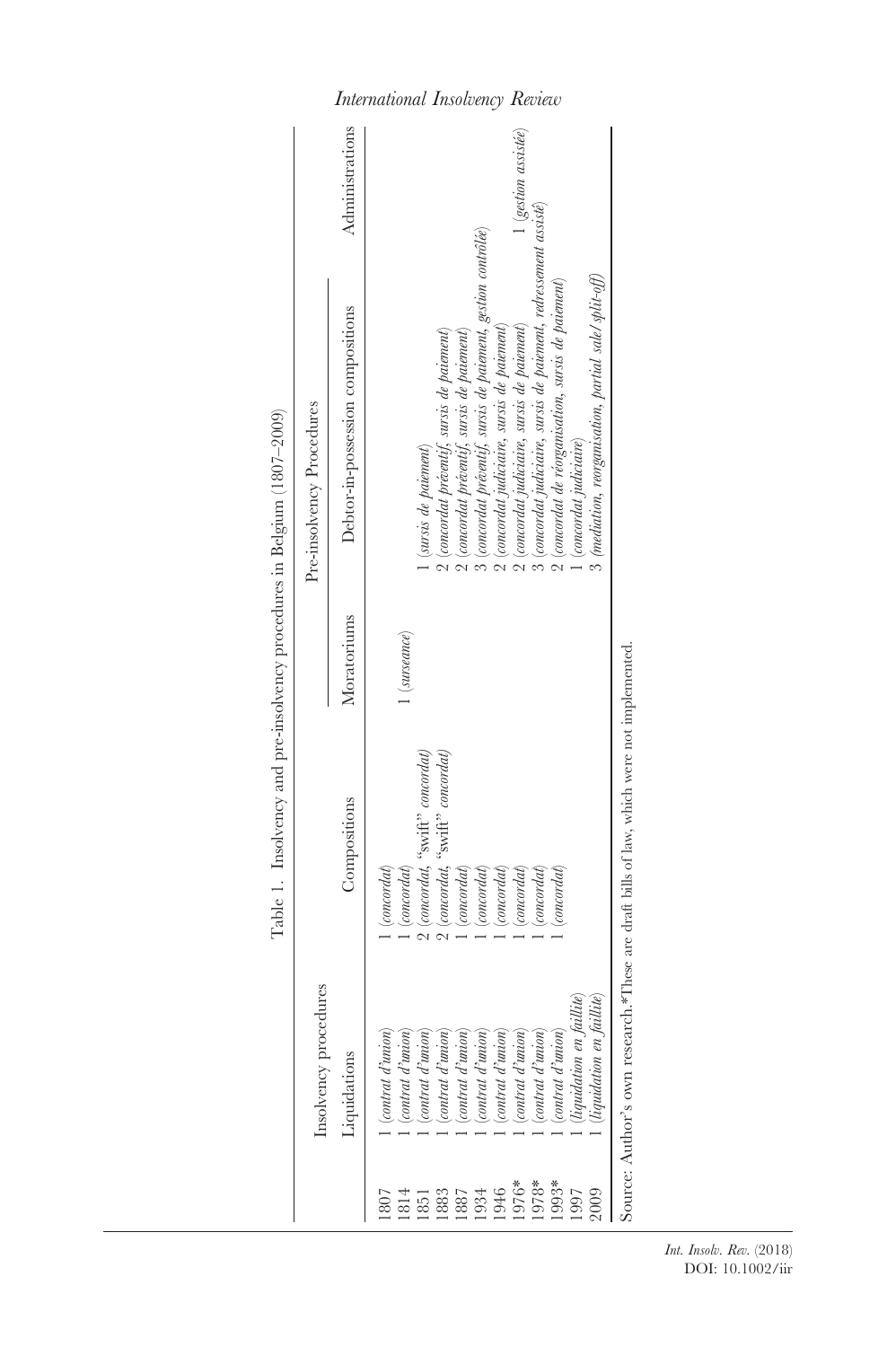| Post-insolvency compositions                                |                                                                                                                                                                                                  |  |  |  |
|-------------------------------------------------------------|--------------------------------------------------------------------------------------------------------------------------------------------------------------------------------------------------|--|--|--|
| Concordat (1807-1997)<br>'Swift' concordat (1851-1887)      | No impact<br>No impact<br>Pre-insolvency moratoriums, compositions and administration procedures                                                                                                 |  |  |  |
|                                                             |                                                                                                                                                                                                  |  |  |  |
| Surseance (1814-1826)                                       | Stay from the start of the proceeding until the expiry of the<br>surseance                                                                                                                       |  |  |  |
| <i>Surseance</i> (1826–1851)                                | Stay during the temporary suspension; no stay during the<br>surseance                                                                                                                            |  |  |  |
| Sursis de paiement $(1851-1997)$                            | No stay during the temporary suspension or <i>sursis</i> , except<br>for mortgages and appurtenances needed by the debtor                                                                        |  |  |  |
| Concordat préventif/judiciaire (1883-<br>1997)              | No stay during the temporary suspension or concordat<br>préventif/judiciaire                                                                                                                     |  |  |  |
| Gestion contrôlée (1934-1935)<br>Gestion assistée $(1976*)$ | Stay during the temporary suspension, not thereafter<br>Stay from the start of the proceeding until the acceptance<br>of the recovery plan; no reductions can be imposed in the<br>recovery plan |  |  |  |
| Redressement assisté (1978*)                                | Stay during the temporary suspension, thereafter imposed<br>reductions possible up to 25 per cent of the debt                                                                                    |  |  |  |
| Concordat de réorganisation (1993*)                         | No stay during the temporary suspension, except for assets<br>needed by the debtor; thereafter possible suspension<br>(no reductions)                                                            |  |  |  |
| Concordat judiciaire (1997-2009)                            | Stay during the temporary suspension, thereafter possibility<br>of imposed suspensions (but no reductions) for a maximum<br>period of 18 months                                                  |  |  |  |
| Reorganisation (2009-2018)                                  | Stay during the temporary suspension, thereafter possibility<br>of imposed suspensions (but no reductions) for a maximum<br>period of 24 months                                                  |  |  |  |

| Table 2. The impact of moratoriums, compositions and administration procedures on secured debts |                                     |  |  |
|-------------------------------------------------------------------------------------------------|-------------------------------------|--|--|
|                                                                                                 | (pawns and mortgages) $(1807-2009)$ |  |  |

Source: Author's own research.\*These are draft bills of law, which were not implemented.

Table 3. Majority requirements for moratoriums, compositions and administration procedures (1807–2009)

| Post-insolvency compositions                                                                                                                                                                                                                                                                                                                                                      |                                                                                                                                                                                                                                                                                                                                                                                                                                                                                |  |  |  |
|-----------------------------------------------------------------------------------------------------------------------------------------------------------------------------------------------------------------------------------------------------------------------------------------------------------------------------------------------------------------------------------|--------------------------------------------------------------------------------------------------------------------------------------------------------------------------------------------------------------------------------------------------------------------------------------------------------------------------------------------------------------------------------------------------------------------------------------------------------------------------------|--|--|--|
| Concordat (1807–1997)<br>'Swift' concordat $(1851-1887)$                                                                                                                                                                                                                                                                                                                          | $1/2$ of creditors, $3/4$ of debts (in sums)<br>$3/4$ of creditors, $5/6$ of debts (in sums)<br>Pre-insolvency moratoriums, compositions and administration procedures                                                                                                                                                                                                                                                                                                         |  |  |  |
| <i>Surseance</i> (1814–1826)<br><i>Surseance</i> (1826–1851)<br>Sursis de paiement $(1851-1997)$<br>Concordat préventif (1883-1946)<br>Concordat judiciaire (1946-1997)<br>Gestion contrôlée (1934-1935)<br>Gestion assistée $(1976*)$<br>Redressement assisté (1978*)<br>Concordat de réorganisation $(1993*)$<br>Concordat judiciaire (1997-2009)<br>Reorganisation (2009-2018) | Court-imposed<br>Court-imposed<br>$1/2$ of creditors, $3/4$ of debts (in sums)<br>$1/2$ of creditors, $3/4$ of debts (in sums)<br>$1/2$ of creditors, $2/3$ of debts (in sums)<br>$1/2$ of creditors, $1/2$ of debts (in sums)<br>Court-imposed<br>$1/2$ of creditors and $1/2$ of debts (in sums) or $1/2$ of debts (in sums)<br>$1/2$ of creditors, $1/2$ of debts (in sums)<br>$1/2$ of creditors, $1/2$ of debts (in sums)<br>$1/2$ of creditors, $1/2$ of debts (in sums) |  |  |  |

Source: Author's own research.\*These are draft bills of law, which were not implemented.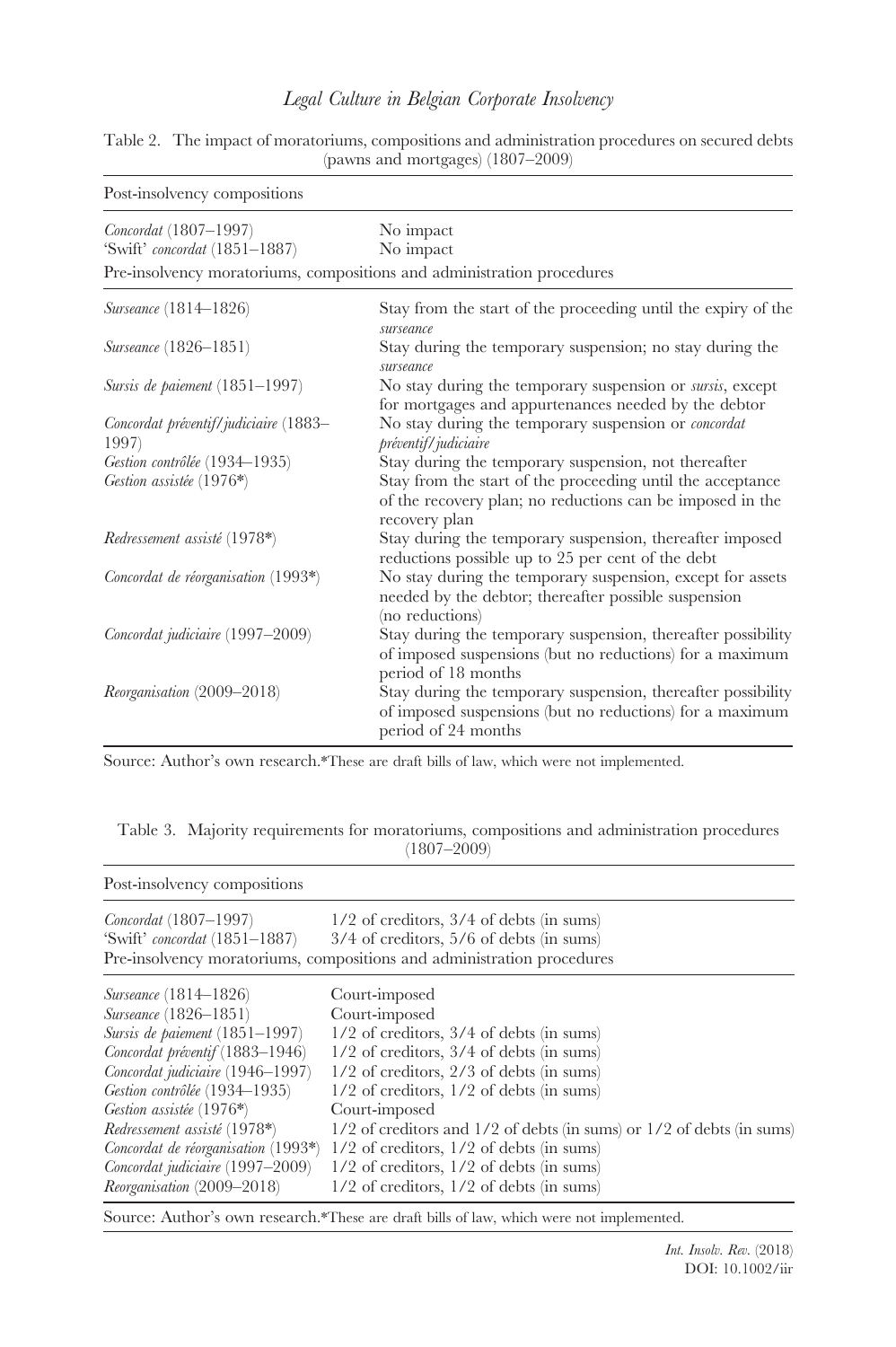layerings did not come soon. In a modest reform of the 1883 law, in 1887, the 'swift' *concordat* was abandoned,<sup>52</sup> but this was motivated mainly because it was never used in practice, not because of any perceived inconsistency.<sup>53</sup> Why it was never used in practice seems not have occupied the minds of the legislators.

# **VI. The Profile and Approaches of Members of Parliament**

Both in the run up to the 1851 and 1883 reforms, MPs deliberated on the purposes and on provisions of drafts of legislation. In these periods, MPs still belonged to the highest strata of Belgian society. It was only in 1893 that the high thresholds of taxable income for gaining access to the suffrage system were abandoned in favour of general (male) suffrage, even though this was mitigated by a system of multiple voting for proprietors and educated men.<sup>54</sup> Most of the MPs were lawyers and judges. Heads of large enterprises pursued political careers as well, and a number of them succeeded in gaining access to Parliament. However, their profiles were not all that different from those of other MPs. In the period of 1870–1880, between 20 and 25 per cent of the members of the Chamber of Representatives were merchants or entrepreneurs.<sup>55</sup> But, in those years, at least 75 per cent of members of the Chamber of Representatives had studied law at university, and among those alumni were also many bankers and captains of industry. Of the 194 MPs in the period mentioned, only one had a degree in business administration.<sup>56</sup> These numbers correspond largely with those of the period shortly before  $1851$ .<sup>57</sup>

Some of the MPs were commercial judges when elected or continued to be so during their parliamentary mandate.<sup>58</sup> By law, it was not required that they have a law degree, and in practice, nearly all judges in the commercial court were (former) entrepreneurs and bankers.<sup>59</sup> One of the proponents of the 1879 proposal, Antoine Dansaert, was president of the Brussels commercial court. The co-sponsor of the proposal, Adolphe Demeur, was a lawyer by training. The commercial judges in the Belgian Parliament were often heard in debates over commercial and economic issues. They had first-hand knowledge of commercial litigation and were aware of pressing issues, but the solutions that they proposed were

(1831–1918)", in Massimo Augello and Marco Guidi (eds), *Economists in Parliament in the Liberal Age (1848– 1920)* (Routledge, 2005), 49–76, 54–59.

<sup>52.</sup> Law of 29 June 1887, *State Gazette* 30 June 1887.

<sup>53.</sup> Léon Lowet and Jules Destrée, *Du concordat préventif de la faillite: commentaire pratique de la loi du 29 juin 1887* (Larcier, 1892), 212.

<sup>54.</sup> Els Witte, Jan Craeybeckx and Alain Meynen, *Political History of Belgium From 1830 Onwards* (VUB Press, 2009), 114.

<sup>55.</sup> Daniel Coninckx, "De sociaal-politieke samenstelling van de Belgische Kamer van Volksvertegenwoordigers (8 Augustus 1870–15 mei 1880)" (1986) 17 *Revue belge d'histoire contemporaine* 339, 358.

<sup>56.</sup> Ibid., 356. On the virtual absence throughout the nineteenth century of Belgian MPs who were trained in economics, see also Guido Erreygers and Bert Mosselmans, "Economists in the Belgian Parliament

<sup>57.</sup> Frederik Verleden, "Het volk en zijn vertegenwoordigers" (2004) 21(4) *Samenleving en Politiek* 60. See also Samuel Tilman, *Les grands banquiers belges (1830–1935). Portrait collectif d'une élite* (Académie royale de Belgique, 2006), 124–126.

<sup>58.</sup> Since 1848, MPs could not be judge during their period of office. However, judges in the commercial courts were not considered as official judges, and they could thus combine both posts.

<sup>59.</sup> Georges Martyn, "Le débat à propos des tribunaux de commerce en Belgique depuis 1807", in Anne Girollet (ed), *Le droit, les affaires et l'argent* (Société d'histoire du droit, 2009), 445–62, 448 and 450.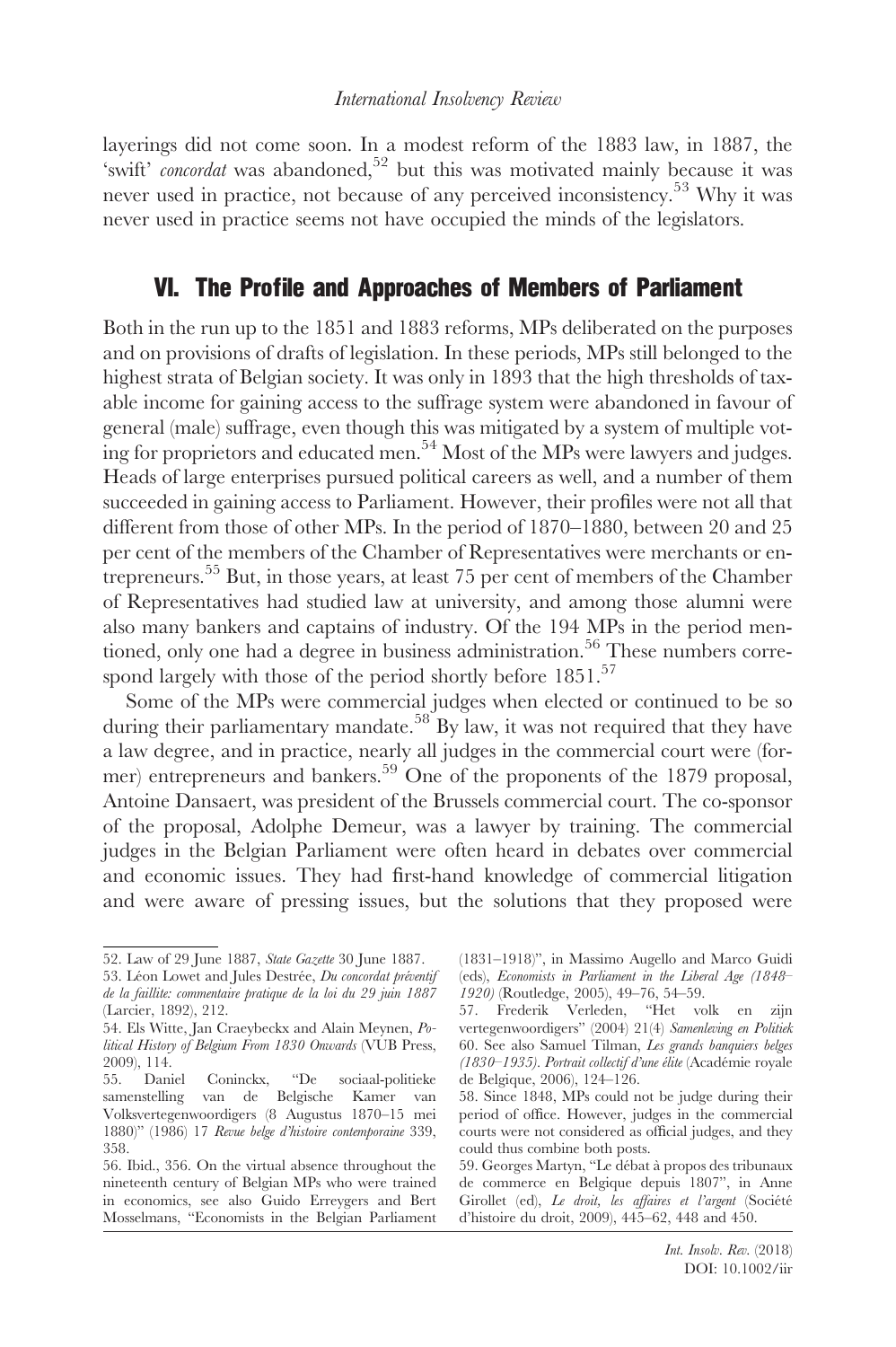usually not very different from those advocated by other MPs. They were not immune to the fact that debates tended to centre around a few topics only and that detailed scrutiny of existing laws and their harmonisation was rare.<sup>60</sup>

The debates over the 1851 and 1883 reforms clearly demonstrate focused attention on the part of MPs towards a small number of issues. Short-sightedness and neglect of thorough impact analysis followed from a bias of framing problems in relation to general principles. Ensuring the rights of the bona fide debtor, who was to be granted leniency, and reconciling these rights with the rights of creditors were most central in the debates. However, the harmonising of these conflicting rights was not discussed in great detail, and proposals of sections of law for the most part passed without controversy. Only when the aforementioned general themes were touched upon would MPs venture into debates. Even so, the drafters of the proposals did not think through the contents of the proposals too much, either. What was intended was the creation of new procedures, even though they were layered on top of others with detrimental effects.

Path dependence was closely related to such dysfunctional layering. The MPs discussing the plans of reform, as well as those who drafted the bills, did not question the basic ideas of the French Commercial Code. This resulted in the continued reliance on the rules of *concordat*, for example, in particular as concerning majority requirements. These rules were copied into other procedures, but also, the original procedures were kept. The lawmakers hesitated on whether to overhaul the law that was in effect completely, which points to their lack of impact assessments.

As a result of all this, the French view that judges were not to replace the creditors remained prominent. There was little consideration given to economic conditions. The debaters sometimes used statistical data but only to show that procedures were rarely used. In 1883, however, statistics on insolvency litigation were detailed enough to infer from them conclusions on the relative share of types of enterprises, types of debt and regional distributions.<sup>61</sup> The continued focus on general principles, and the scaffolding resulting from path dependence, rendered the contents of the laws that were crafted mutually incoherent and therefore not useful in practice. Already shortly after 1851, *sursis de paiement* was almost never used.<sup>62</sup> The same happened with regard to *concordat préventif*. In 1899, for example, 113 'preventive compositions' were made, though almost twice as many applications had been filed (203). Most of these petitions were redirected towards insolvency and liquidation during the procedures, mostly when majority

<sup>60.</sup> In fact, petitions and proposals of legal reform were written by law clerks, who since 1869 were jurists. See, for example, the proposal written by René Piret, the law clerk in the Brussels commercial court: René Piret, *La réforme du régime légal du concordat préventif* (Groeninghe, 1942).

<sup>61.</sup> For example, *Administration de la justice criminelle et civile de la Belgique. Justice civile. Période de 1861 à 1875. Résumé statistique* (Moniteur belge, 1879), III: 56–60. This

report contains tables of data regarding the number of applications and judgments but also concerning the profession of insolvents, the size of debts and the regional differences in the mentioned data.

<sup>62.</sup> *Administration de la justice criminelle et civile de la Belgique. Justice civile. Période de 1861 à 1875. Résumé statistique* (Moniteur belge, 1879), 64. Unfortunately, there are no data on the use of the 'swift' *concordat* between 1851 and 1887.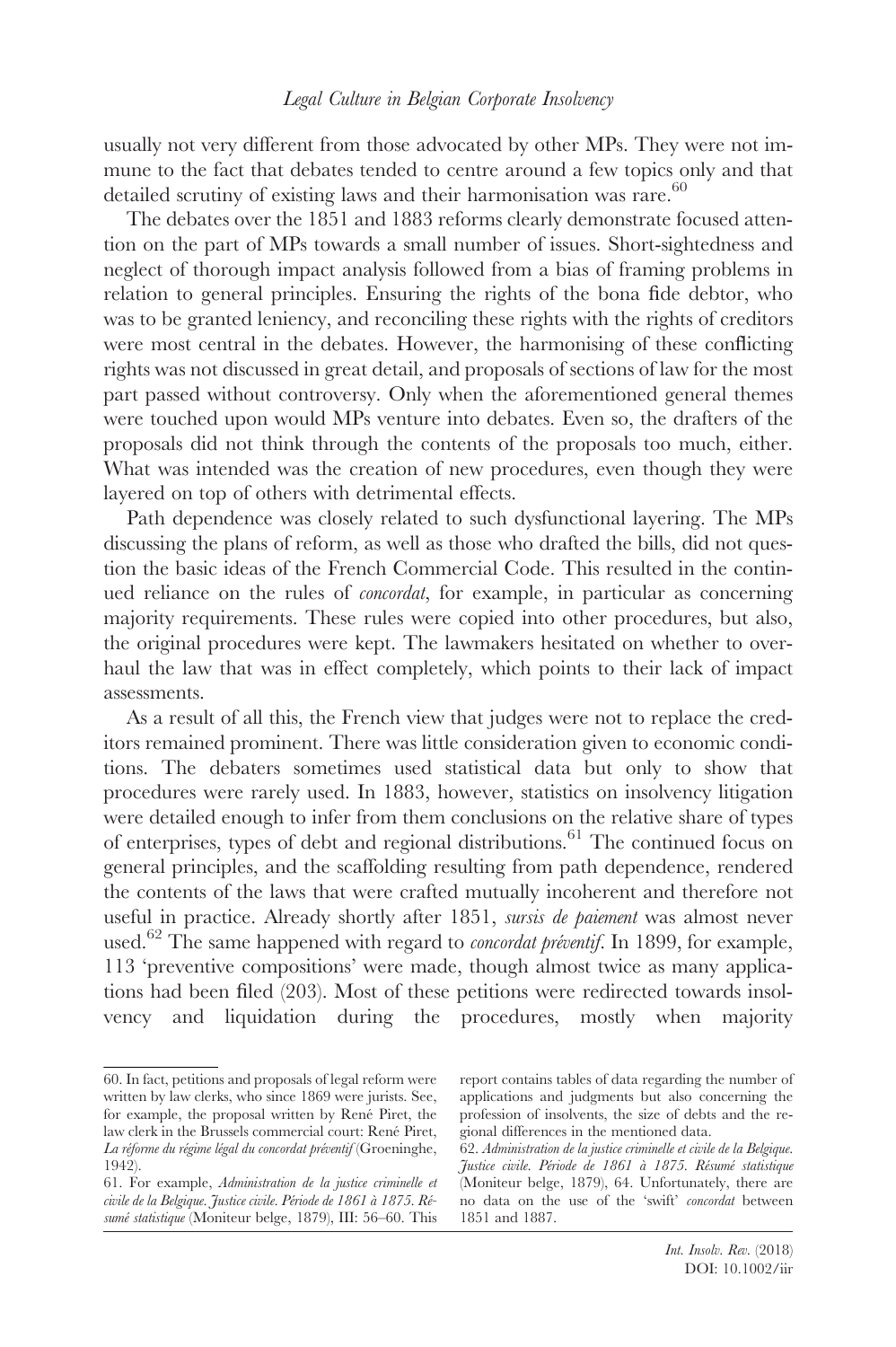requirements were not met but also because the judges considered the debtor not to be the victim of unfortunate circumstances, or in a position to recover.<sup>63</sup>

The alienation from economic practice, also in the 1880s, is more remarkable because economic conditions were changing tremendously after 1857, when a liberal government was elected to office. This government pursued politics of tariff reduction and tax cuts; the last vestiges of the professional guild structure of the Old Regime, such as the Chambers of Commerce, were prohibited; and the profession of stockbroker was deregulated.<sup>64</sup> These political actions coincided with changes in litigation before the commercial courts, where more, as well as increasingly complex cases, were brought.

The opening-up of trade had democratising effects. Middling groups grew more numerous, and as a result, they were involved in lawsuits before the commercial courts as well. The new complexity was due to a rise of corporations and limited partnerships in which many investors and administrators were involved.<sup>65</sup> The phenomenon was present not only in Belgium but also in France, for example.<sup>66</sup> In tandem with the changing nature of trials before the commercial courts, reform of the procedure and of the organisation of these courts was planned. A call for professional judges in the commercial courts was made in 1856, when it was proposed to add a lawyer-president to the commercial court of lay judges. Following heavy protests, though, this project was altered, and in 1869, it was required that only the law clerk would have a law degree.67 The reforms of the mercantile insolvency procedures responded to the mentioned developments as well. But in spite of changing economic conditions, and even across borders, the Belgian policymakers stuck to their old recipes.

# **VII. Enduring Lock-in Despite Foreign Examples and Novel Approaches**

Over the course of the 20th century, the above-mentioned views on restricting powers of judges and on guaranteeing the rights of secured creditors remained largely intact. This was the case notwithstanding economic crises and the influence of foreign examples to the contrary (in particular from France and the USA).

In the first years after its promulgation, the 1883 law was not very successful. Only during the crisis of the 1930s did '*concordat préventif*' gain wider acceptance: in those years, for every three insolvency liquidations, one *concordat préventif* was

<sup>63.</sup> *Administration de la justice criminelle et civile de la Belgique, période de 1886 à 1897. Résumé statistique* (Moniteur belge, 1898), 70 and 75; *Statistique judiciaire de la Belgique. Statistique pénale: 1900. Statistique civile et commerciale: 1899–1900* (Moniteur belge, 1902), 220.

<sup>64.</sup> Max Suetens, *Histoire de la politique commerciale de la Belgique depuis 1830* (Librairie encyclopédique, 1955), 48–80; Witte *et al.,* above note 54, 61–72.

<sup>65.</sup> Dave de Ruysscher, "Praktijkgerichtheid in de rechtbank van koophandel (19de-21ste eeuw)", in Dave de Ruysscher (ed), *Rechtspreken en lekenparticipatie. Noodzaak of traditie?* (Maklu, 2013), 157.

<sup>66.</sup> Pierre-Cyrille Hautcœur and Nadine Levratto, "Petites et grandes entreprises face à la faillite en France au XIXe siècle: du droit à la pratique" in Alessandro Stanziani and Nadine Levratto (eds), *Le capitalism au futur antérieur* (Bruylant, 2011), 199–266; Claire Lemercier, *Un modèle français de jugement des pairs. Les tribunaux de commerce, 1790–1880* (Habilitation-Thesis, 2012), 363.

<sup>67.</sup> Martyn, above note 59, 456.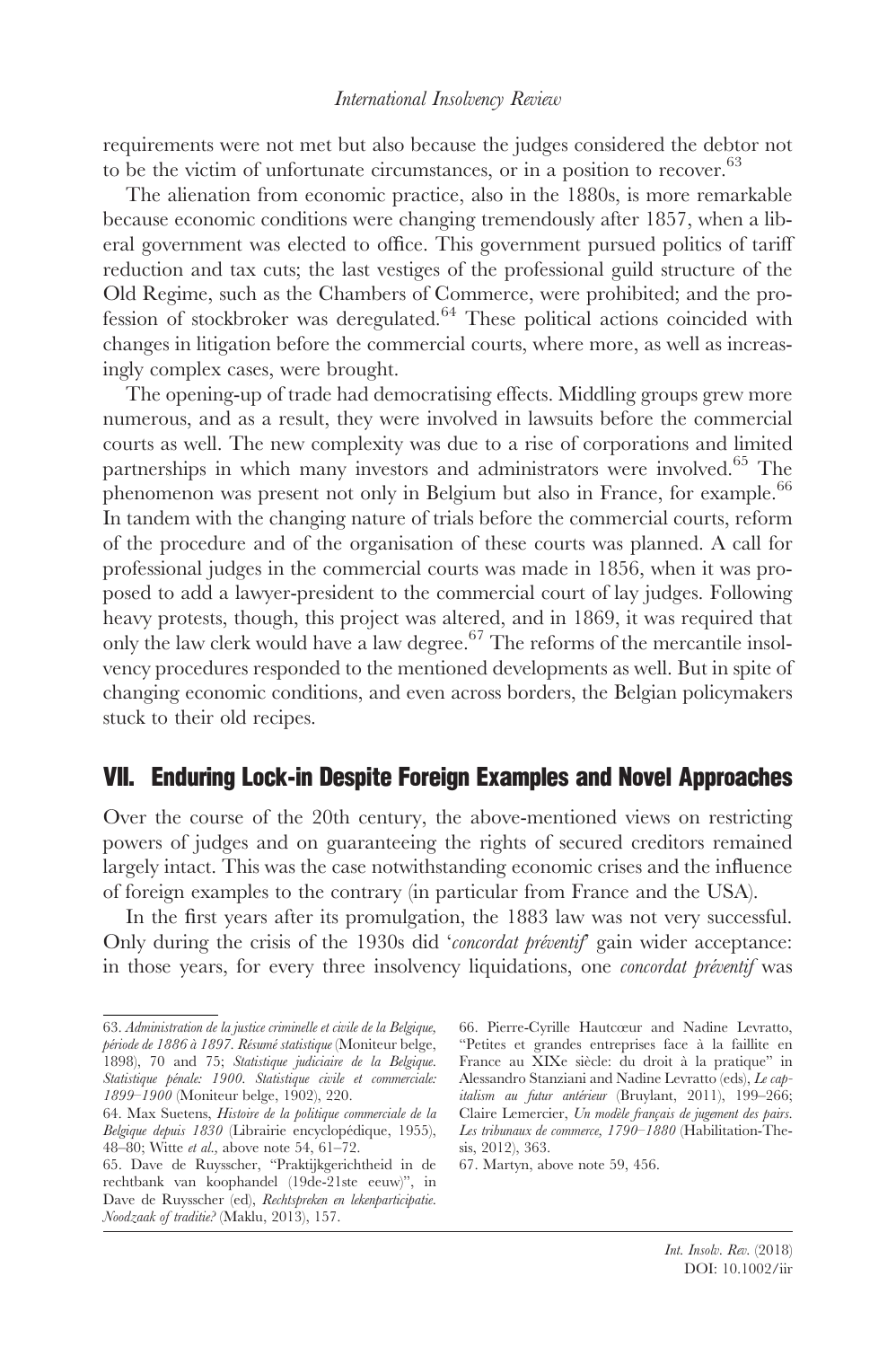signed.<sup>68</sup> Times of crisis invited new measures, as had happened before, but then as well new procedures could be launched in addition to existing ones. In 1934, for example, 'controlled administration' ('*gestion contrôlée*') was introduced. A merchant or commercial firm in financial difficulties could apply for a temporary moratorium, which entailed the supervision over the firm by court-appointed trustees. These trustees were not only to assist in the administration of the debtor's estate. They decided on the outcome of the proceeding as well: either assets were liquidated, or a restructuring scheme was drafted. This scheme allowed for a tailored approach, and the 1934 proceeding was new in considering corporate rescue as a multi-faceted economic issue. Still, the arrangement of controlled administration did not deviate from the long-held restrictive attitudes towards judges: a majority of creditors, representing half of the debts, had to comply, and judges were not to interfere. The provisional suspension affected secured creditors, but the restructuring scheme did not.

The law implementing the proceeding of 'controlled administration' was conceived of as temporary and expired at the end of 1935.69 The economic problems following the end of World War II were a new invitation to adjust the laws on mercantile insolvency, which was more often considered as corporate insolvency than had been the case in the 19th century. In 1946, it was decided to keep the proceeding of *concordat préventif*, and a decree was issued that coordinated the provisions of the 1887 law, which had confirmed most sections of the 1883 law.<sup>70</sup> However, early openings towards an economic analysis of bankruptcy, which had been the drafting of a restructuring scheme under 'controlled administration' and the fact that the 1883 law had allowed for subsequent 'deliberations' among creditors over proposals by the debtor, were left out. The 1946 law corroborated the 19th-century legal– economic views to a large extent. Again, the juxtaposing of *sursis*, *concordat* and *concordat préventif* (now called *concordat judiciaire*) remained; sections of older laws were put in a new, more logical order, but their contents were not thoroughly modified.

In the 1970s, new peaks in the numbers of bankruptcies triggered initiatives for legislative reform. In 1975, the Belgian Government appointed a committee of experts to draw up legislation on the restructuring of businesses with financial difficulties. A resulting draft bill of June 1976, on '*gestion assistée*' ('assisted restructuring'), was accepted with amendments by the Chamber of Representatives, but it did not pass to become legislation because Parliament was dissolved before the draft bill could be given a vote.<sup>71</sup> The draft bill was very much in line with French legislative reforms of the 1960s, in particular with the proceeding of *suspension provisoire*. <sup>72</sup> A French law of 1967 on this proceeding had attributed broad

<sup>68.</sup> *Gerechtelijke statistiek van België, jaren 1931–1940* (Van Muysewinkel, 1942), 233–45.

<sup>69.</sup> Royal Decree no. 11 of 15 October 1934, *State Gazette* 15–16 October 1934; Royal Decree no. 38 of 7 December 1934, *State Gazette* 9 December 1934. 70. Regent's Decree of 27 September 1946, *State Ga-*

*zette* 11 October 1946.

<sup>71.</sup> Documents of Parliament, Chamber of Representatives, 22 June 1976 (Session 1975–76, no. 937/1), 14 January 1977 (Session 1976–77, no. 937/21); Documents of Parliament, Senate, 27 January 1977 (Session 1976–77, no. 1030).

<sup>72.</sup> Debates of Parliament, Chamber of Representatives, 25 January 1977, 899.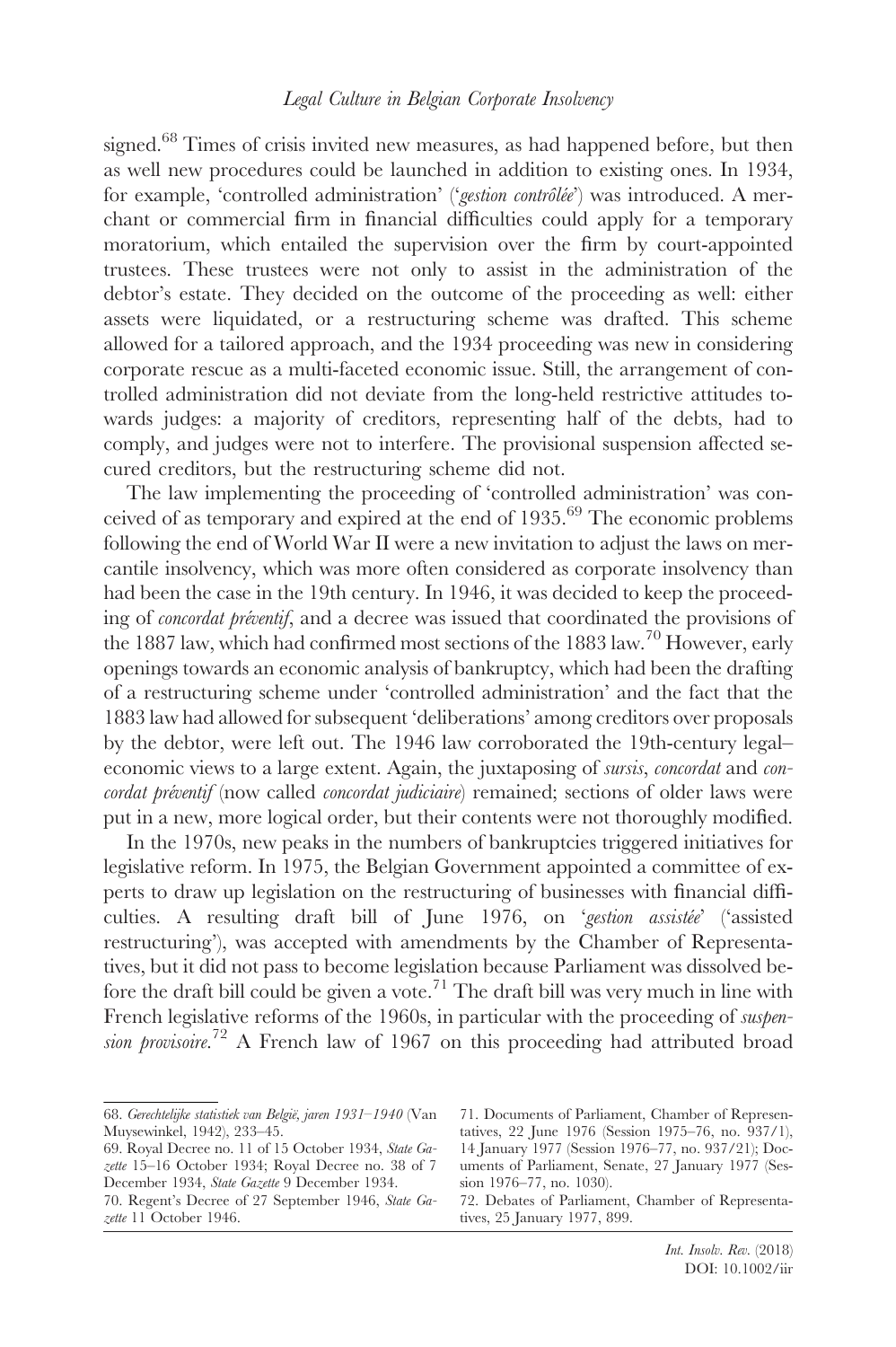powers to the commercial court in outlining and deciding over the fate of insolvent enterprises. The rights of stakeholders, in particular those of workers, were held to be more important than those of creditors. The commercial court was deemed a safeguard of regional economic interests.<sup>73</sup>

The 1976 Belgian draft bill allowed commercial courts to act not only in accordance with the demands of the debtor but also *motu proprio* and at the injunction of the Minister of Economic Affairs, the council of the enterprise and even of workers' unions. If recovery was possible but the economic problems had regional effects, a trustee was appointed to draw up a recovery plan. The creditors could be heard, but this was not mandatory. The acceptance of the plan was a decision of the court, not of the creditors, the rights of who were suspended from the date of the request onwards.

In spite of the novel approaches, in many ways, the draft bill bears witness to the same haphazard techniques of legislating that had marked the 1851, 1883 and 1946 laws. The proceeding of *gestion assistée* was not meant to replace existing procedures but was set up as an alternative to the three mentioned composition procedures of *sursis*, *concordat* and *concordat judiciaire*. Furthermore, the rules concerning the rights of secured creditors were again different as compared with the procedures mentioned. Under the provisions, a temporary suspension of claims applied upon submittal of the application, and this suspension affected all debts, including secured debts. However, the recovery plan could not impose cuts on debts for secured creditors. The draft bill was confusing in regard of the ultimate fate of suspended and cut debts. The recovery plan could contain reductions, for unsecured debts, but the plan could only be in effect for a maximum of 3 years. After that period, the debtor had to repay the creditors in full provided that 'business went better'. In short, as for secured debts, *gestion assistée* was different from both *concordat judiciaire* and *sursis* (Table 2).

Because the debtor could initiate the *gestion assistée*, he had the choice of three procedures when facing financial difficulties. When having debts that were securitised with mortgages, *sursis* was the most rewarding. If collateralised debts were only for pawned assets, then *gestion* was the best option. *Concordat judiciaire* was feasible only when non-secured debts were to be addressed (Table 2). *Gestion* entailed dispossession of the firm's management, which was not the case with *sursis* and *concordat judiciaire*. Yet, as was explained previously, these variants were not a matter of intentional differentiation, but rather of a combination of hesitation to suppress legislation or to fundamentally recast mercantile insolvency regulations.

Following the failure of the 1976 draft bill, in 1978, a legislative proposal was drafted by liberal  $MPs$ ,  $^{74}$  which did not opt for French solutions, but rather implicitly embraced American ideas. The draft legislation aimed at a partial harmonisation of the existing procedures. It was intended to reconcile *gestion assistée*

74. Documents of Parliament, Chamber of Representatives, 28 February 1978 (Session 1977–78, no. 308/1).

<sup>73.</sup> On this procedure, see Jan Dalhuisen, *Compositions in Bankruptcy. A Comparative Study of the Laws of the EEC Countries, England and the USA* (Sijthoff, 1968), 62–65.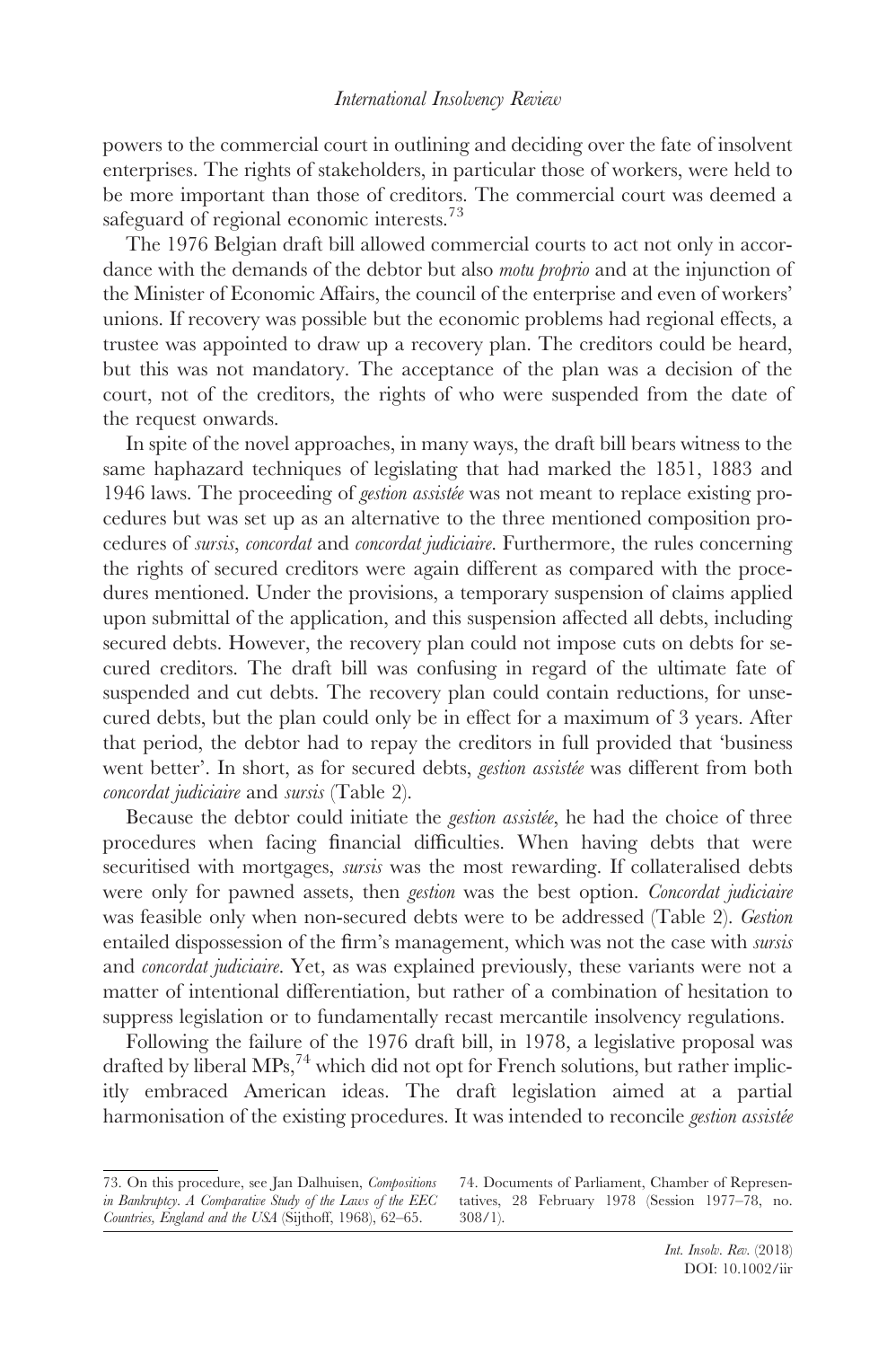(now labelled *redressement assisté,* 'assisted administration') and *concordat judiciaire*, but it did not mention or aim to change *sursis*, even though in practice it was rarely used.<sup>75</sup> In the 1978 proposal, *redressement assisté* was a voluntary proceeding that was open only for applicants of good faith. The recovery plan could not be imposed upon the creditors without their approval, which required a majority of half the creditors and half the debts (in sums). In *concordat judiciaire*, reorganisation schemes had to be accepted by half of the creditors representing two-thirds of all debts (in sums) (Table 3). As for secured creditors, they could be forced to accept reductions (to a maximum of 25% of their debts) in which case they were eligible to vote on the plan (Table 2).

The American ideas are evident in a modest 'cram down'. In contemporary US bankruptcy practice, it was possible for the bankruptcy court to enforce a reorganisation scheme even if not all classes of creditors had accepted it.76 The 1978 proposal stated that 'assisted administration' could be imposed even if less than half the creditors had accepted it (which was the rule), provided that they represented at least half the totality of debts. The earlier ideas of strong courts were thus still present in the 1978 proposal: the commercial court could impose 'assisted administration', for example. Again, the proposal did not pass to become a law. This was mainly due to an ideological shift of the liberal party and of employers' representatives in the early 1980s, who now came to oppose interventionism.<sup>77</sup>

After two new failed attempts to pass legislation – in October 1983<sup>78</sup> and December  $1985^{79}$  – another drafting committee was appointed in 1987, which presented its conclusions in 1991. However, these were met with scepticism because they did not propose elaborate changes. In April 1993, two MPs belonging to the liberal party, Jean Gol and Jacques Simonet, offered a new draft of legislation. It proposed to recast *concordat judiciaire* as '*concordat de réorganisation*'; it built partially on the 1976 proposal in acknowledging that measures, including a reorganisation plan, could be forced upon creditors and also secured creditors. In most respects, though, the proposal stepped away from the ideas of the 1970s. It provided, for example, that the creditors and the members of personnel of the enterprise were invited to vote on the reorganisation plan. The court was not deemed powerful enough to impose such a scheme.

Both the inclusion of secured creditors and their voting rights were inspired by the example of the American Chapter 11 proceeding in the 1978 Bankruptcy Act, which was mentioned in the proposal. $80$  Yet it is evident that the American ideas regarding stronger courts were considered incompatible with Belgian

<sup>75.</sup> Documents of Parliament, Chamber of Representatives, 22 June 1976 (Session 1975–76, no. 937/1), 1.

<sup>76.</sup> Such provisions had been inserted in US bankruptcy legislation in the 1930s. See Charles Booth, "The Cramdown on Secured Creditors: an Impetus Towards Settlement" (1986) 60 *American Bankruptcy Law Journal* 69, 77–8.

<sup>77.</sup> See Ophelia Ongena, *Een geschiedenis van het sociaaleconomisch overleg in Vlaanderen (1945–2010)* (Academia Press, 2010), 93.

<sup>78.</sup> Documents of Parliament, Chamber of Representatives, 28 October 1983 (Session 1983–84, no. 775/1). 79. Documents of Parliament, Senate, 20 December 1985 (Session 1985–86, no. 73/1).

<sup>80.</sup> Documents of Parliament, Chamber of Representatives, 19 April 1993 (Session 1992–93, no. 976/1).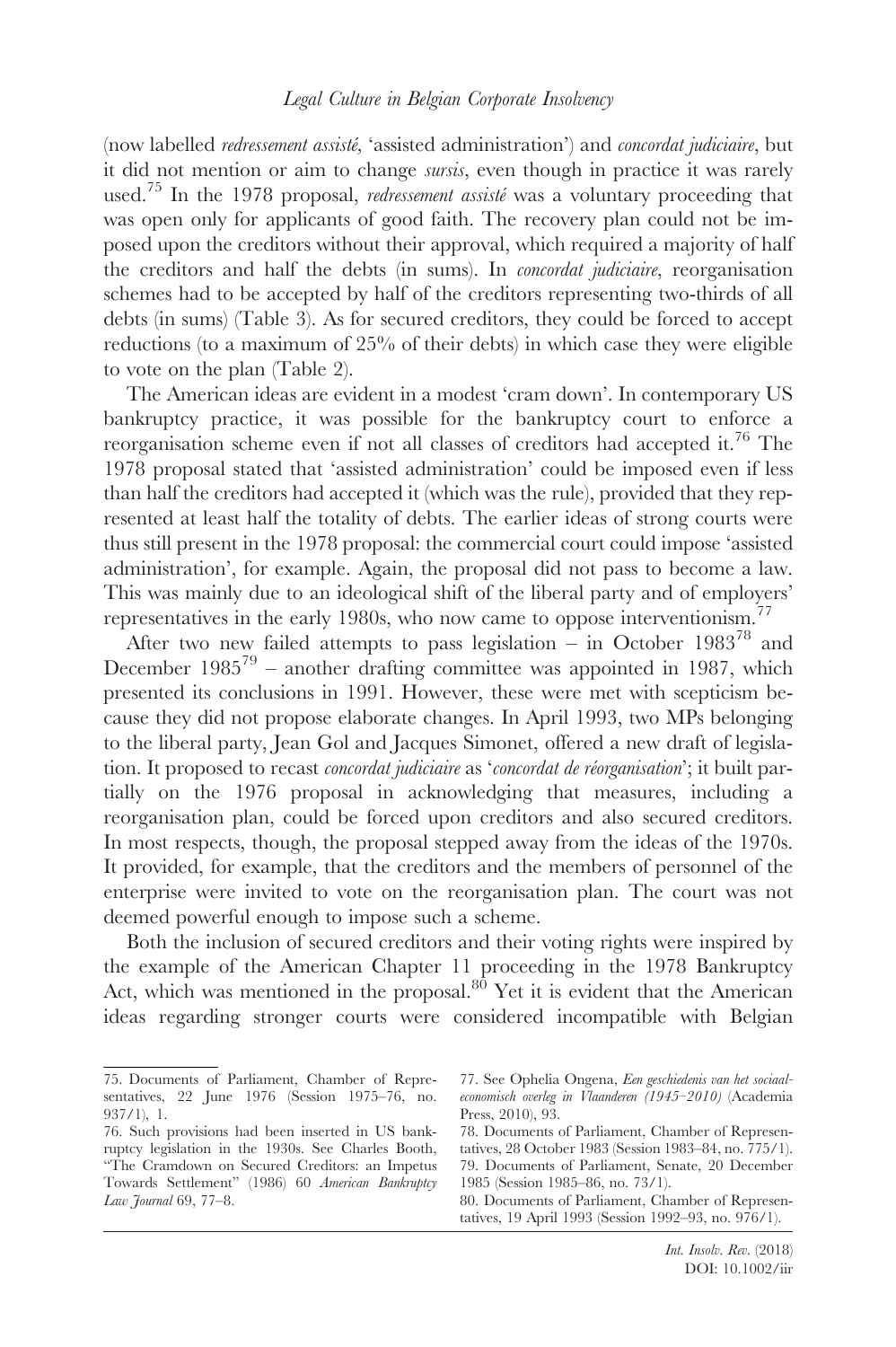insolvency law. These – as well as the failed attempts to launch *gestion/redressement assisté(e)* – are examples of how path dependence lasted because of the continued unspoken views of legislators on the restraint of judges in processes of economic decision-making. The foreign examples could serve as inspiration, but they were not considered acceptable if they went against the predominant legal–economic views held by the MPs.

After lengthy debates and further amendments in the 1990s, ultimately two laws were issued in 1997, one on insolvency and another on *concordat judiciaire*. The 1997 law on *concordat judiciaire* largely followed the outlines of the 1993 proposal but still contained traces of the 1970s approaches. For example, it was stated that the court had to check the viability of the reorganisation plan. Restructurings were aimed at corporate rescue and were no longer considered a privilege for debtors of good intent.

For the first time, a Belgian law on mercantile insolvency fully allowed for an economic approach of insolvency and corporate rescue. The aim of the law was to preserve businesses and to protect debtors against creditors wanting to liquidate the debtor's firm. As a result, it was written into the law that the restructuring scheme could differentiate among categories of debts (Article 29, §3); moreover, the commercial court was given powers to check whether measures proposed by the debtor were functional, as directed towards continuity of his business (Article 9, §2). These features were remnants of draft proposals of the 1970s and 1980s; they were kept because the attention of the legislator was directed mainly towards insolvency and not towards *concordat judiciaire*. This explains why one of demands of the influential employers' association VBO (*Verbond van Belgische Ondernemingen*), to diminish the role of the commercial court, was neglected.<sup>81</sup>

Secured creditors were blocked from recovering their collateral for as long as the reorganisation plan had not been voted on. If they did not agree with the plan, a suspension of recovery could be imposed only for a maximum of 18 months, whereas non-secured creditors could be affected by a plan for 2 years at most (Articles 30 and 34). The 1997 reform of the bankruptcy law finally abolished *sursis de paiement*, and also *concordat* upon insolvency, thus reducing the number of composition procedures for 'honest but unfortunate debtors' to one. But even so, many earlier lines of thought were preserved. The proposals of reorganisation had to be approved by a majority of creditors, representing half the total debt (Article 34). No voting by classes or a 'cram down' in the American sense was provided.

In 2009, a new law was passed, which reformed *concordat judiciaire* and which established several reorganisation procedures. Again, the impetus to reform bankruptcy law was economic crisis. Not only American but also French procedures served as examples. The *concordat judiciaire* was abolished and replaced with three sets of measures. They included a mediated agreement with some creditors, an in-court reorganisation proceeding and an in-court split-up of parts of the

<sup>81.</sup> "VBO wil wetgeving over gerechtelijk akkoord modernizeren" (*De Tijd*, 2 October 1991), 7.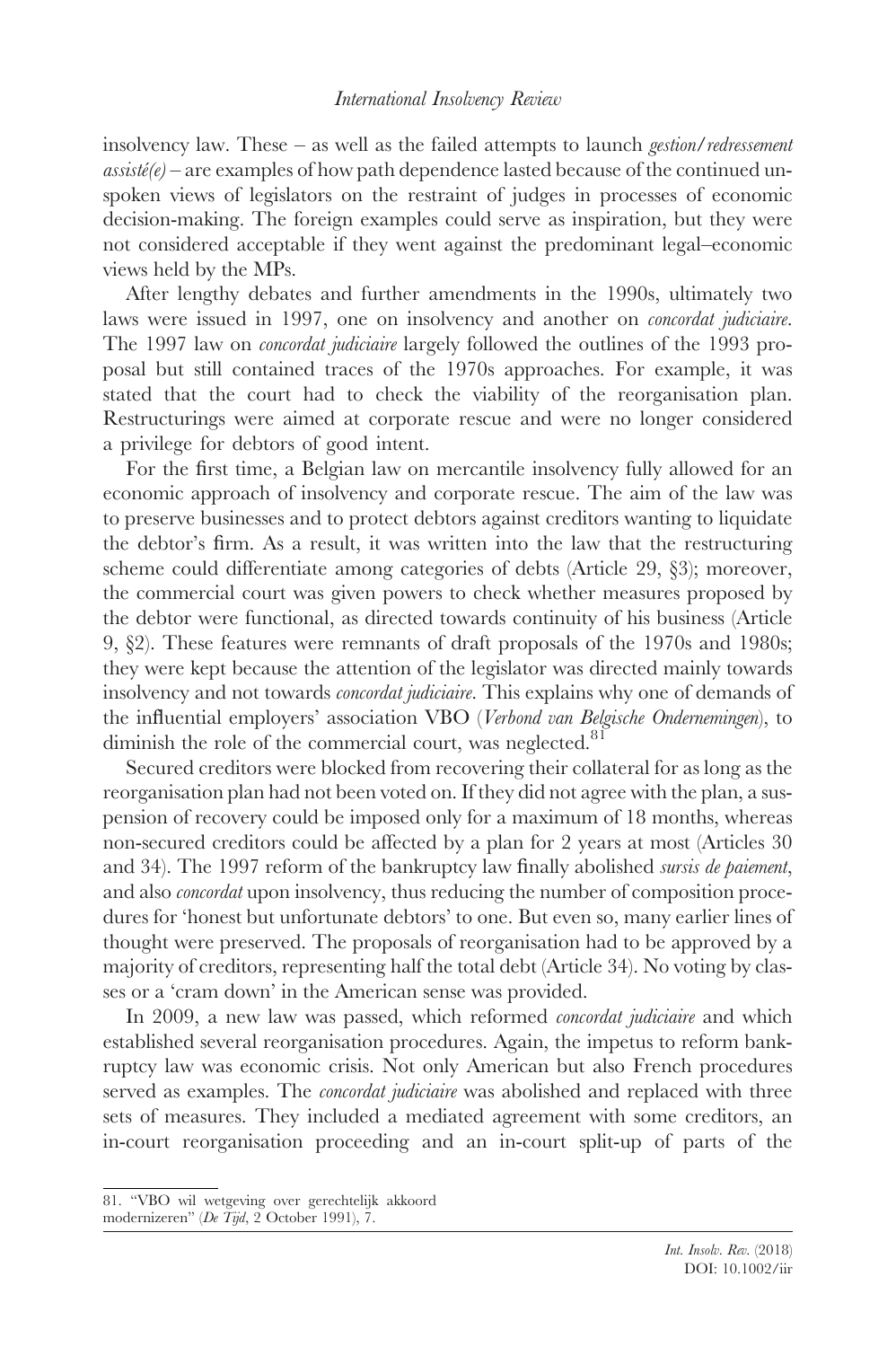enterprise. The mediated agreement was French, $82$  whereas the other two bear traces of the US Chapter 11 proceeding. As was the case under the 1997 law, restructuring plans were voted on by creditors making up a 50 per cent majority (in number and debts). Secured creditors could not lift their pledges during the provisional suspension and could be affected by the reorganisation plan. Their rights could be stalled, though only for a maximum period of 18 months. They were not held to accept reductions.

The competence of judges, however, to interfere with negotiations was reviewed and again restricted as compared with the 1997 law. VBO had advocated for this approach; MPs followed suit, $83$  even though a majority of commercial judges had demanded wider economic assessment authority for the commercial court.<sup>84</sup> Restricted powers were written into the law. It provided that a restructuring scheme cannot be refused by the court if the majority requirements are met, except for when it infringes on the 'public order' or formal requirements. It was expressly stated during the debates in Parliament that courts were not to test the feasibility of restructuring plans, and the economic viability of the firms affected, but that this was the prerogative of the assembly of creditors.<sup>85</sup>

The legal reforms of 1997 and 2009 demonstrate a higher influence from lobbying forces and ideological approaches. Employers' representatives had a large say. Yet the 1997 law reflects the higher weight of legal borrowing from foreign laws, even though its contents were also path dependent in that they mimicked legislative proposals of the 1970s and 1980s. But all in all, the earlier legal–economic conceptions prevailed, which was when the 2009 reform was implemented. Highly significant was the neglect of views held by commercial judges; as had been the case before, legislation was based on economic appreciations but to a very modest extent. Expert committees could draw on the expertise of practitioners, but the outcomes corroborated previous approaches.

# **VIII. Conclusion: Path Dependence of Legal Culture and its Dysfunctional Effects**

Since the early 19th century, in Belgium, the continued juxtaposing of procedures, aimed at providing relief for insolvent merchants and enterprises, cannot be explained without references to the mindset of lawmakers. Their convictions as well as their style of addressing problems were directly responsible for neglecting topics that needed deep harmonisation in order to be effective. The way in which laws were devised had a profound influence on their contents. The legislators handled policy issues on the basis of general considerations rather than by way of economic

84. Ibid., 7–8.

<sup>82.</sup> Andrew Tetley and Marcel Bayle, "Insolvency Law in France", in Otto Lobo (ed), *World Insolvency Systems: A Comparative Study* (Carswell, 2009), 195–278, 199, noting "*conciliation*" (introduced in 2005).

<sup>83.</sup> VBO urged for a restriction of judicial control, for reasons of cost reduction. See High Council of Justice, *Report on Insolvency Law* (29 March 2006), 6–7.

<sup>85.</sup> Documents of Parliament, Chamber of Representatives, 1 October 2007 (Extraordinary Session 2007, no. 160/001), 31 (Article 45).